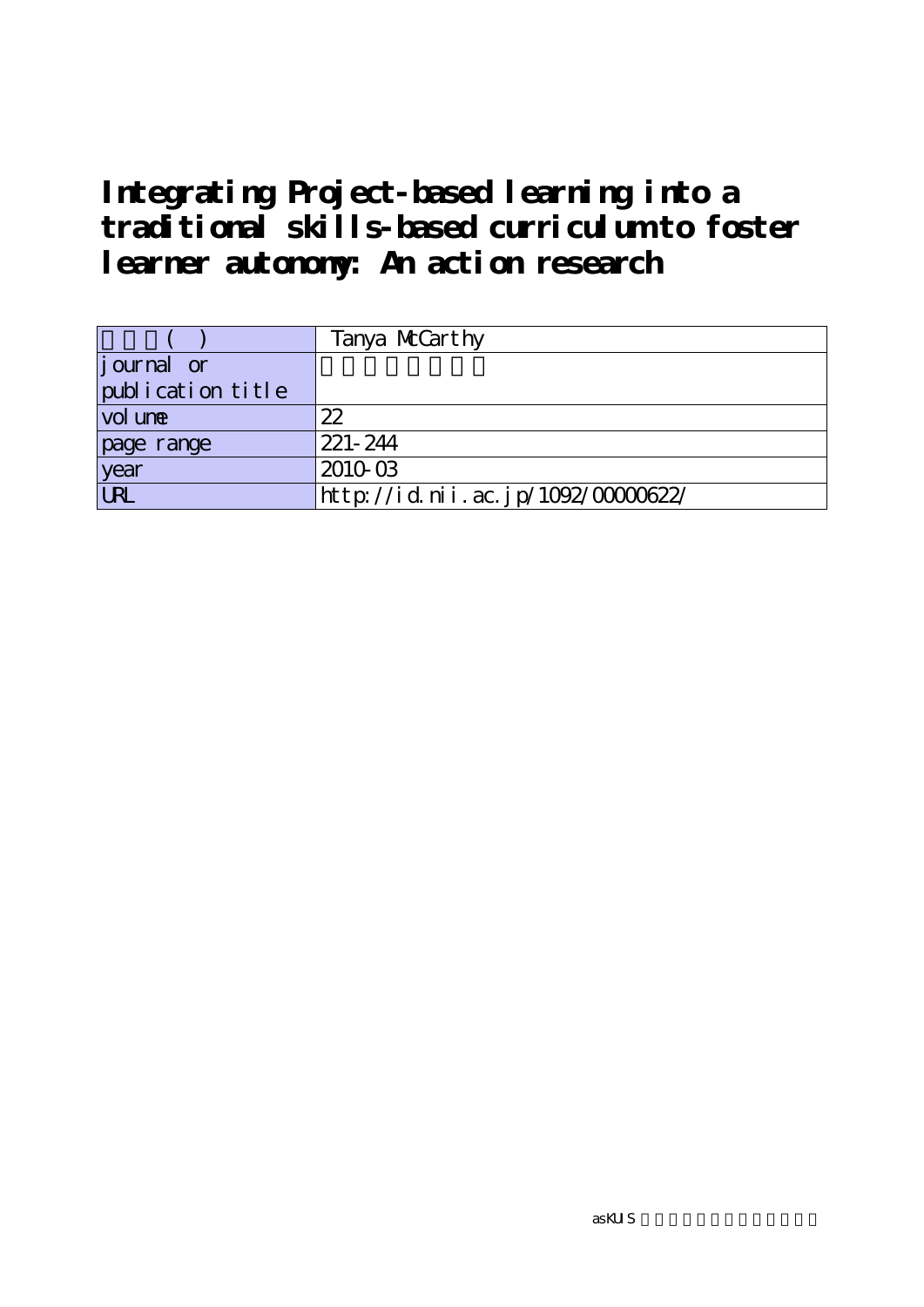# Tanya McCarthy

## ABSTRACT

This article reports on the findings of teacher-initiated classroom research that investigated if Project-Based Learning (PBL) could foster autonomous learning in an EFL classroom. The research promoted the teaching of language and subject matter content simultaneously through a PBL-integrated curriculum. In order to evaluate the benefits and challenges of promoting autonomy in a PBL environment, qualitative research methods were employed to facilitate discussion on attitude change. Data collected through pre- and post-PBL questionnaires, semi-structured interviews and observations showed changes in learners' perception of autonomy, learners' selfefficacy, and the teacher's role. Results showed some success in the practice of autonomy, but overall, learners showed minimal effort and were more apt to study for the sake of obtaining credit rather than for the development of their L2. The study concluded that despite minimal change in attitude, teachers and administrators would benefit from implementing a PBL approach to mainstream curriculum by helping learners become aware of their ability to learn independently and to grow as successful language learners.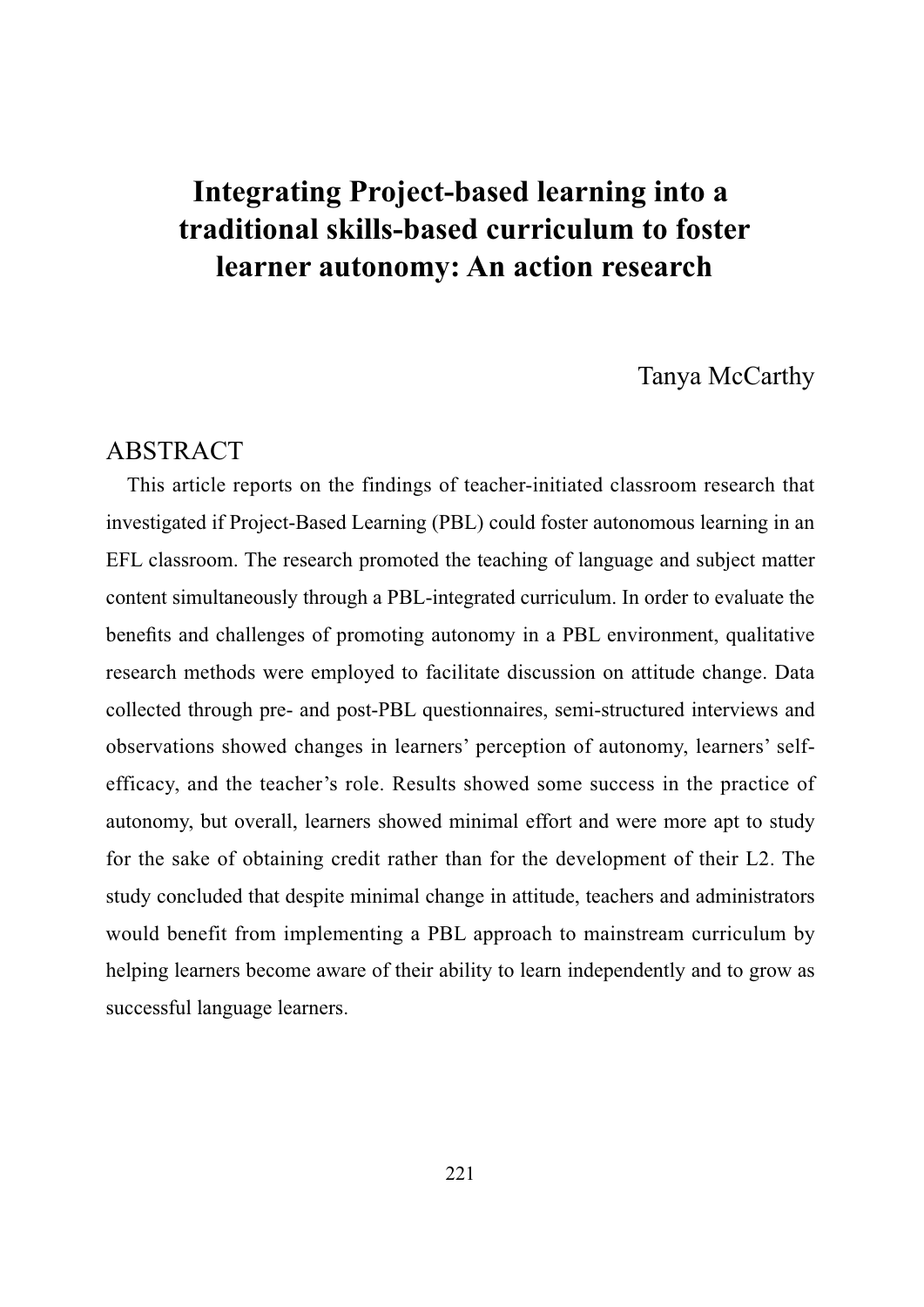The Journal of Kanda University of International Studies Vol. 22(2010)

# **Introduction**

This is a teacher-initiated classroom research project that investigated if integrating a Project-Based Learning (PBL) approach into mainstream curriculum could foster autonomous learning of EFL in a Japanese university classroom. For the researcher, promoting an autonomous approach to language learning was especially pertinent at this time, as it reflected the goals of the Ministry of Education for university students. That is, 'fostering personnel who can use English in their work'  $(MEXT<sup>1</sup>$ , 2003). In practical terms, promoting autonomy in the classroom was seen as vital to students' language learning, as it aimed to teach them how to operate efficiently on their own rather than wait for the teacher's attention. The intention of this study was to promote the 'strong' version of autonomy, where the role of the teacher was to shift the initiative in decision-making to the learners through 'dialogue about learning' (Cotterall, 1995a: 220) as well as through 'critical reflection' and 'independent action' (Little, 1991: 4). This research attempted to show that PBL with its 'multi-skill' (Lee, Li & Lee, 1999) and 'process-oriented' (Stoller, 2006) learning approach had the potential to change the passive learner into a 'problem-solving' and 'critical-thinking' (Beckett, 2005) autonomous learner.

# **Background**

During the six years of compulsory English education in Japanese junior and senior high schools, students are generally taught from a strict curriculum mandated by the Ministry of Education, with great importance placed on highly competitive entrance examinations, which must be passed to advance to the next level. This resulted in teachers working hard to prepare students for these tests, and students

<u> Andreas Andreas Andreas Andreas Andreas Andreas Andreas Andreas Andreas Andreas Andreas Andreas Andreas Andre</u>

Ministry of Education, Culture, Sports, Science and Technology.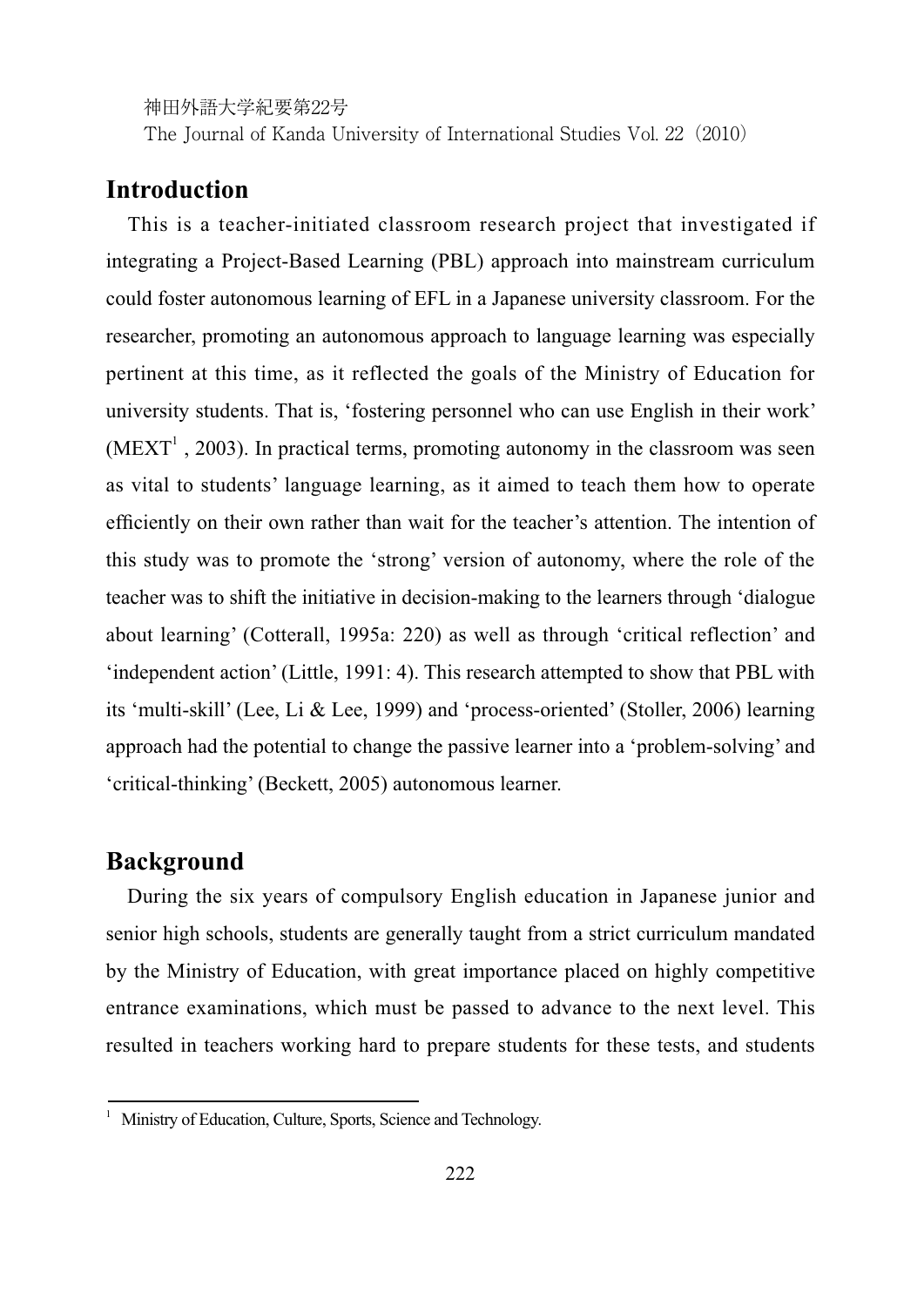spending time in *jukus* (cram schools) trying to achieve high grades that would allow them to enter into the top schools. In some cases, this produced a negative backwash effect in students' attitudes to language learning, as students tended to equate learning to passing tests. After these six years of English study, communicative language skills remained somewhat basic with many students incapable of studying independently.

At this public university, students were required to attain a passing grade at the level required by the university in each of the four skills: reading, writing, speaking and listening. However, as English was a mandatory course for students majoring in other areas of study, motivation in many classes was low, leading to frustration for teachers. In addition, teachers were required to teach from a set curriculum, which used a textbook above the level of most of the students. This resulted in disruptive students in lower and intermediate level classes, which made up the majority of students. After one semester of trying to adapt the textbook to suit the different levels of students, the researcher sought to find another means of teaching that the students would find interesting; a method that would challenge each student at their own level; and a method that would encourage more autonomy in the classroom, without straying from the curriculum guidelines set by the institution. The researcher therefore sought to answer the following questions:

- (a) Would PBL motivate learners to become more proactive in their learning?
- (b) How could PBL be employed to facilitate autonomous learning?
- (c) How would learners react to a system that challenged the traditional view of learning?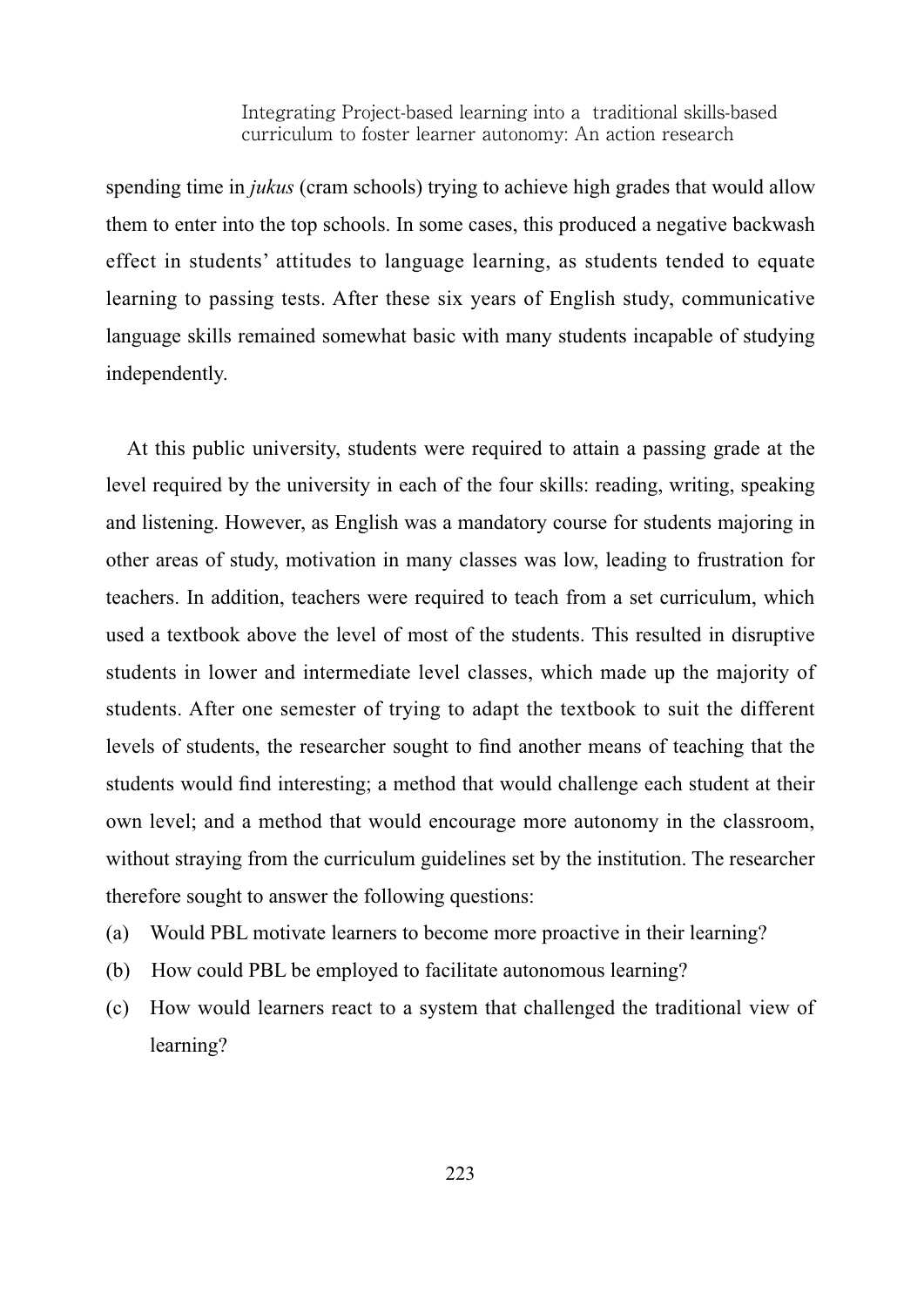The Journal of Kanda University of International Studies Vol. 22 (2010)

# **Participants**

The participants in this study comprised 192 non-English majoring freshmen students from different parts of Japan and from various learning backgrounds. For these students, this was the second semester of their first year of tertiary education, and also their final semester of institutionalized English, unless they chose to take an elective English course in their sophomore year. Each class consisted of approximately 25 students, placed according to their language proficiency level. Through these students, the aforementioned questions were addressed. The researcher found that many of these students carried with them the learning experiences of being passive learners within a *yakudoku* (grammar-translation) system, where they were dependent on the teacher to impart knowledge. This dependency created a few problems, due to differences in perception of teacherstudent roles in the classroom. Table 1 gives insight into the changing environment the researcher intended to expose the learners to.

| <b>Traditional classroom</b>                                                                 | <b>PBL-integrated classroom</b>                                                                                      |
|----------------------------------------------------------------------------------------------|----------------------------------------------------------------------------------------------------------------------|
| Structured learning situations.                                                              | Students have more 'freedom'.                                                                                        |
| Teachers expected to have all the answers.                                                   | Students seek, gather and check information.                                                                         |
| The teacher uses academic language.                                                          | Students engage in authentic interaction with the<br>teacher.                                                        |
| Teachers are respected and seen as authority                                                 | Teachers help students to seek information and                                                                       |
| figures inside and outside the classroom.                                                    | share opinions with them.                                                                                            |
| Students are rewarded for accuracy in problem<br>solving.                                    | Students are encouraged to learn by doing.                                                                           |
| Repetition and memorization techniques used.                                                 | Students use a self-discovery approach to solve<br>problems.                                                         |
| Examination content pre-decided by the<br>Ministry of education a crucial part of education. | Students choose from a variety of alternatives or<br>decide on their own theme as a complement to<br>set curriculum. |
| Extrinsically motivated due to fear of failure.                                              | Students intrinsically motivated.                                                                                    |
| Students are dependent on the teacher for                                                    | Students are held accountable to each other and                                                                      |
| learning.                                                                                    | to the teacher.                                                                                                      |

Table 1: Traditional Japanese Classroom compared to the PBL classroom.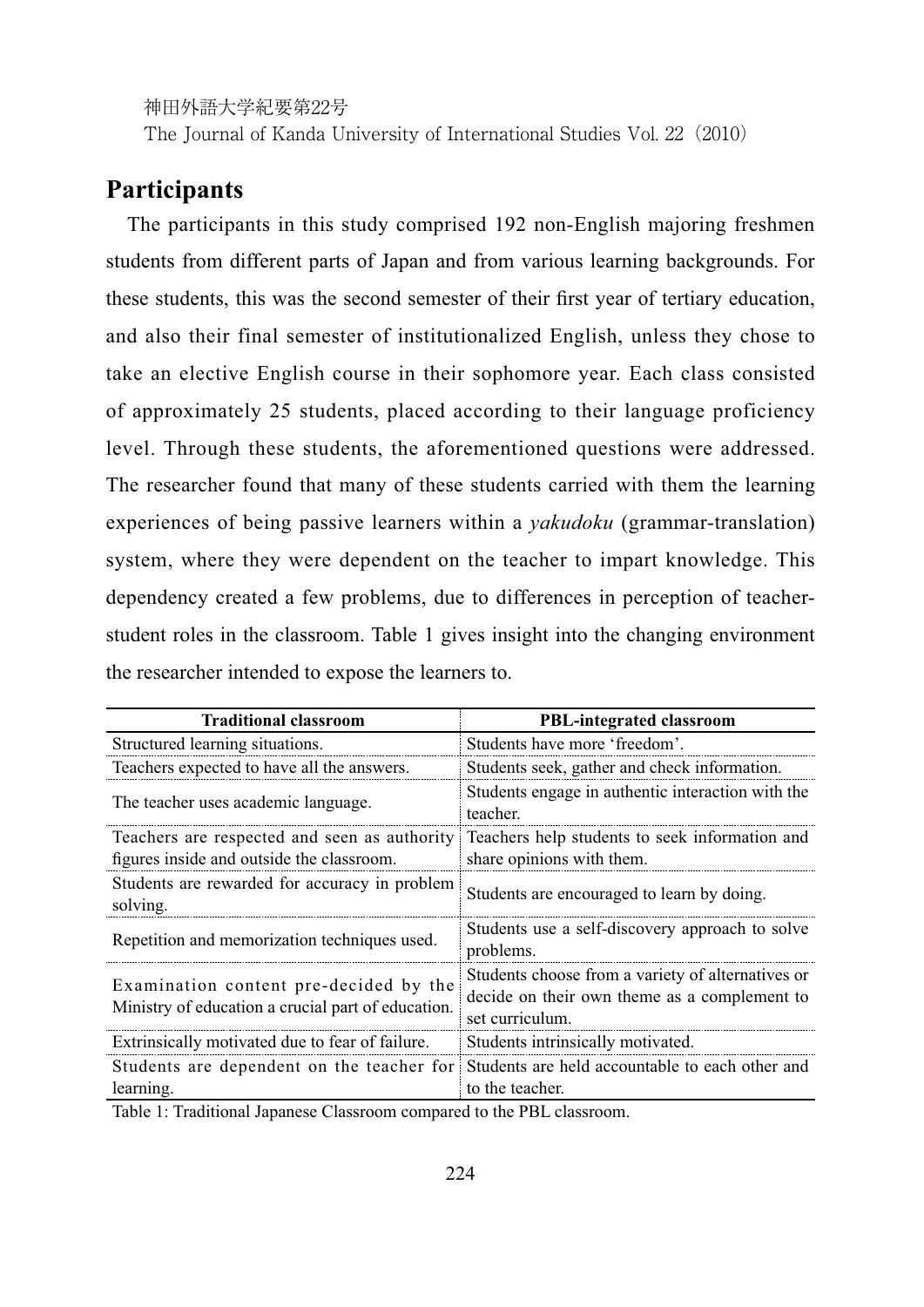This new and unfamiliar environment emphasized important learner capabilities such as 'detachment, critical reflection, decision-making and independent action' (Little, 1991: 49). For the students in this study, English had suddenly become a subject where they could no longer just passively sit by and gain credits, but a functional language they had to use for communicative purposes. For the researcher, the project-based approach became a powerful learning tool that could positively change learner attitudes through self-reflection (Benson, 2001); improve critical thinking skills through problem solving (Kobayashi, 2004; Beckett, 2005); and create a collaborative environment that fostered autonomous learning (Skehan, 1998; Hedge, 2000; Fried-Booth, 2002). Given the possible benefits of PBL in bringing about a positive change in attitude to language learning and in promoting lifelong learning, it was hoped that throughout the course, students would understand that learning did not have to come from only a textbook, but also from independent research beyond the classroom.

## **PBL in Research Literature**

### *Underlying theory of SLA and its relation to PBL and Learner Autonomy*

The theoretical foundations of PBL derive from both first and second language acquisition theory. In particular, Vygotsky's studies in the acquisition of the first language  $(L1)$  among young children had a significant impact on second language  $(L2)$  acquisition theories. One of Vygotsky's theories, which greatly interested and influenced educators in second language acquisition is what he referred to as the zone of proximal development (ZPD), defined as "the difference between the child's capacity to solve problems on his own, and his capacity to solve them with assistance" (Dahms et al., 2007). For Vygotsky, skills important to language development included problem-solving skills, internalization of language, and, most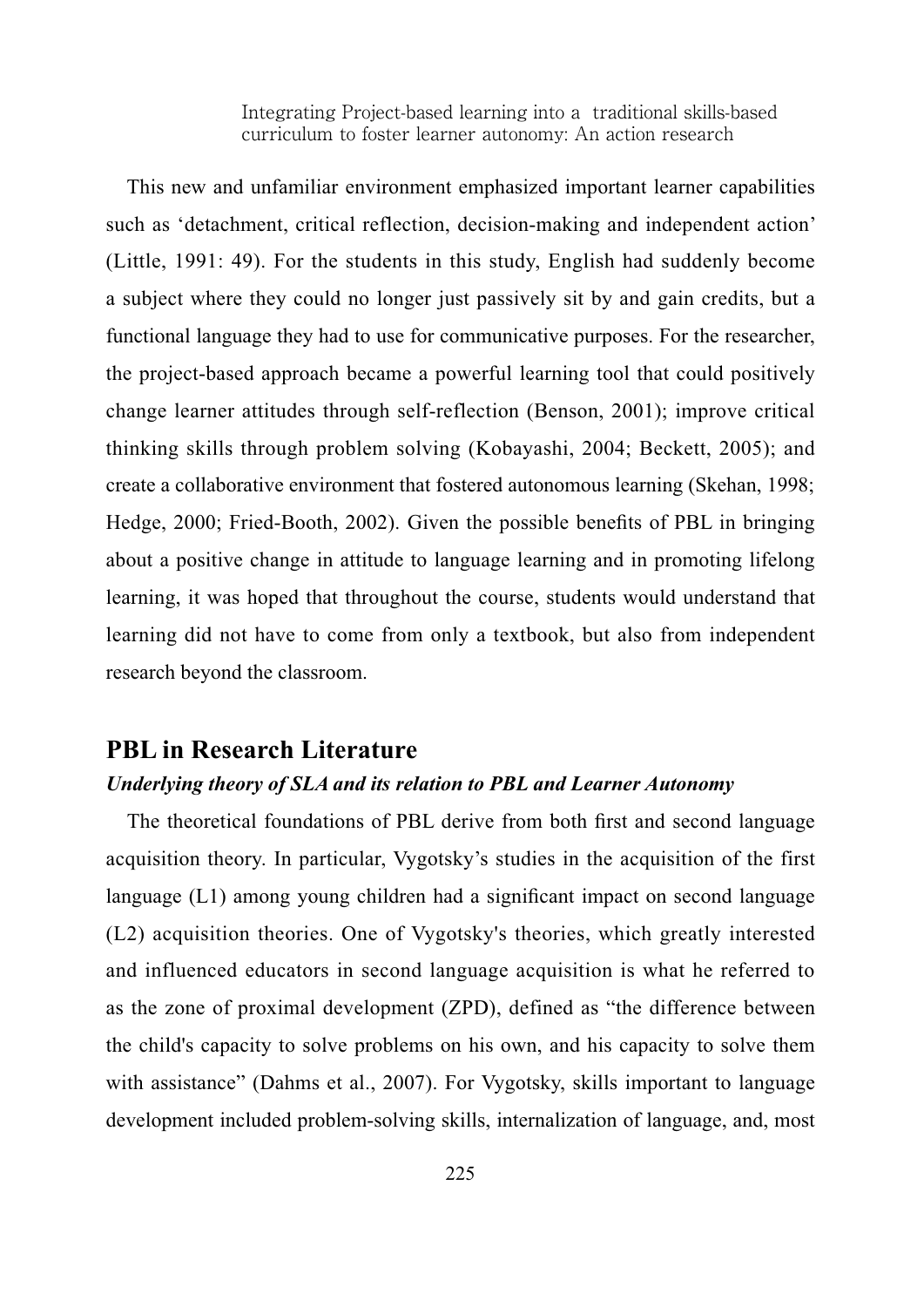The Journal of Kanda University of International Studies Vol. 22 (2010)

importantly, interaction with the people in the surrounding environment.

This theory impacted second language learning in two areas important to PBL and this study: Curriculum and Instruction. With regard to the curriculum, it was felt that since interaction and negotiation were important to language acquisition, the curriculum should be designed to emphasize significant interaction between learners and the learning tasks. In addition, activities should be made to promote problem solving. Concerning instruction, it was important to encourage skills of collaboration and decision-making within groups to instill skills necessary for independent problem solving in the future. Even though Vygotsky's and Krashen's theories were heavily criticized, their basic assumptions of interaction, negotiation and the ability to be engaged in self-determined action (or learner autonomy) can be mirrored in the principles of PBL.

### *Defining PBL*

In an educational context, it is hard to give only one definition to project-based learning as it embodies many teaching styles. In its most basic form, PBL has been described as a model that organizes learning around projects. However, it is generally presented as an approach involving complex tasks, based on challenging questions or problems and involving students in problem-solving, decision-making or investigative activities. More specific to this research, PBL was viewed as giving students the opportunity to work on a specific task relatively autonomously over an extended period of time.

### *Rationale for selecting a PBL curriculum*

Shortcomings in fostering autonomy in the existing curriculum and an inability to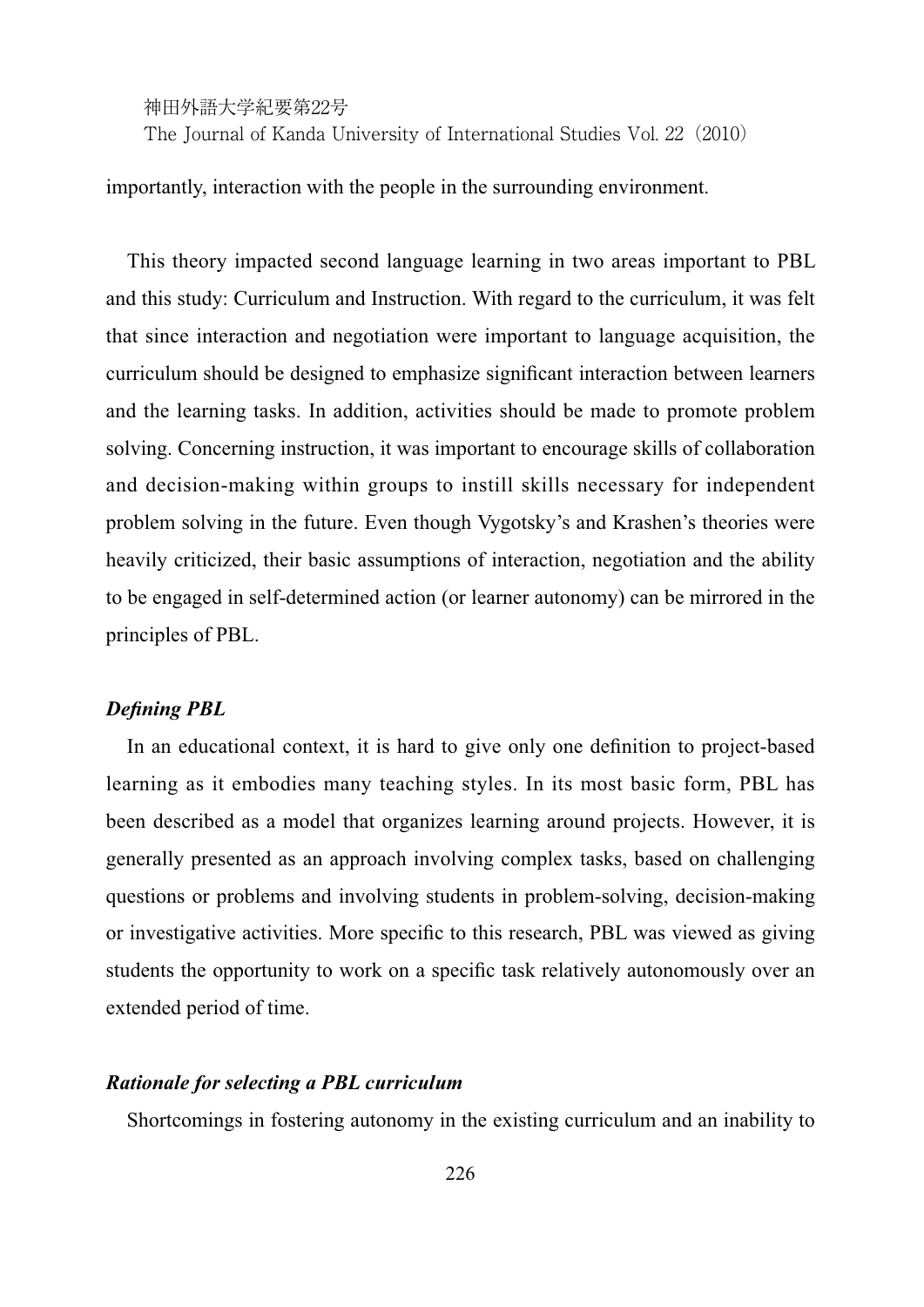motivate lower-end students using the existing materials were the main reasons for implementing a PBL approach to learning. The rationale for using a PBL approach was as follows:

- 1. It was largely learner-centered.
- 2. It focused on form (knowledge-based) as well as meaning (communication-based).
- 3. It followed a process approach (How do I reach my goals?) as well as a product approach (What have I achieved?)
- 4. It helped students set a learning goal and plot their progress towards it.
- 5. It was a system that could help examine changes in learner attitudes.
- 6. It motivated learners to engage in language use for genuine communication.
- 7. It encouraged learners to be responsible for their own learning and to work independently outside of class hours.
- 8. It emphasized collaboration, negotiation, interaction and reflection.
- 9. It was founded in theory as well as in practice.

# **The Project Framework**

There were several project frameworks available (Fried-Booth, 1986; Katz, 1994), but it was important to select a framework which reflected the needs of the learner and the goals of the institution. Based on feedback from a previous survey, students showed a desire for a more communicative teaching method, but wished to continue doing worksheets that focused on accuracy. Projects were therefore designed using the textbook topics, which were required to be taught as part of the institution's syllabus. The researcher adapted Beckett and Slater's (2005) project framework for the study, as it was found most useful in promoting "the simultaneous acquisition of language, content, and skills" (Beckett and Slater, 2005: 108). The framework consisted of two components: The planning graphic (focusing on the target language,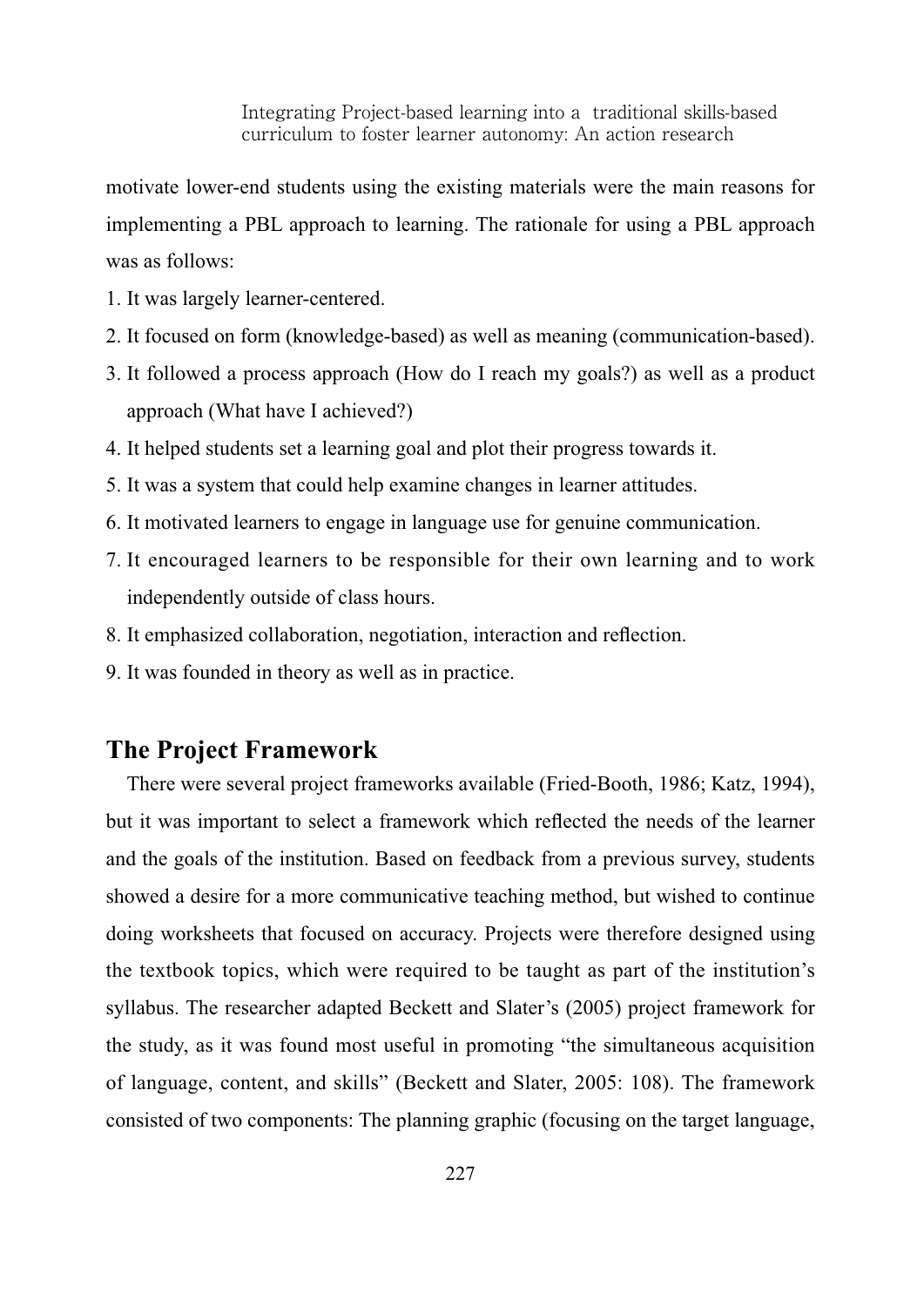The Journal of Kanda University of International Studies Vol. 22(2010)

content and skills) and the project diary (for summarization and reflection tasks).

Figure 1 is an adaptation of Beckett and Slater's design (2005: 110), which captures the key components important to the PBL-integrated curriculum, as well as the students' educational goals. A fourth sub-heading 'Attitude' was added to the framework, as participation was a key factor in the class, being 30% of the final grade. Responsibility, highlighted as a measure of autonomy, included students preparing for class, doing research in time to meet deadlines, and checking their work using learning techniques and strategies taught in class. 'Communication' was emphasized under skills as an indication that language is functional, and students were encouraged to communicate ideas or opinions. The double-headed arrow linking writing ability and skills emphasized the focus on writing skills, and was an indicator of what the students should have been able to achieve by the end of the program. Slater's project diary was not used, as self-reflective tools were employed at intervals within the program to allow both teacher and learner to chart learning progress.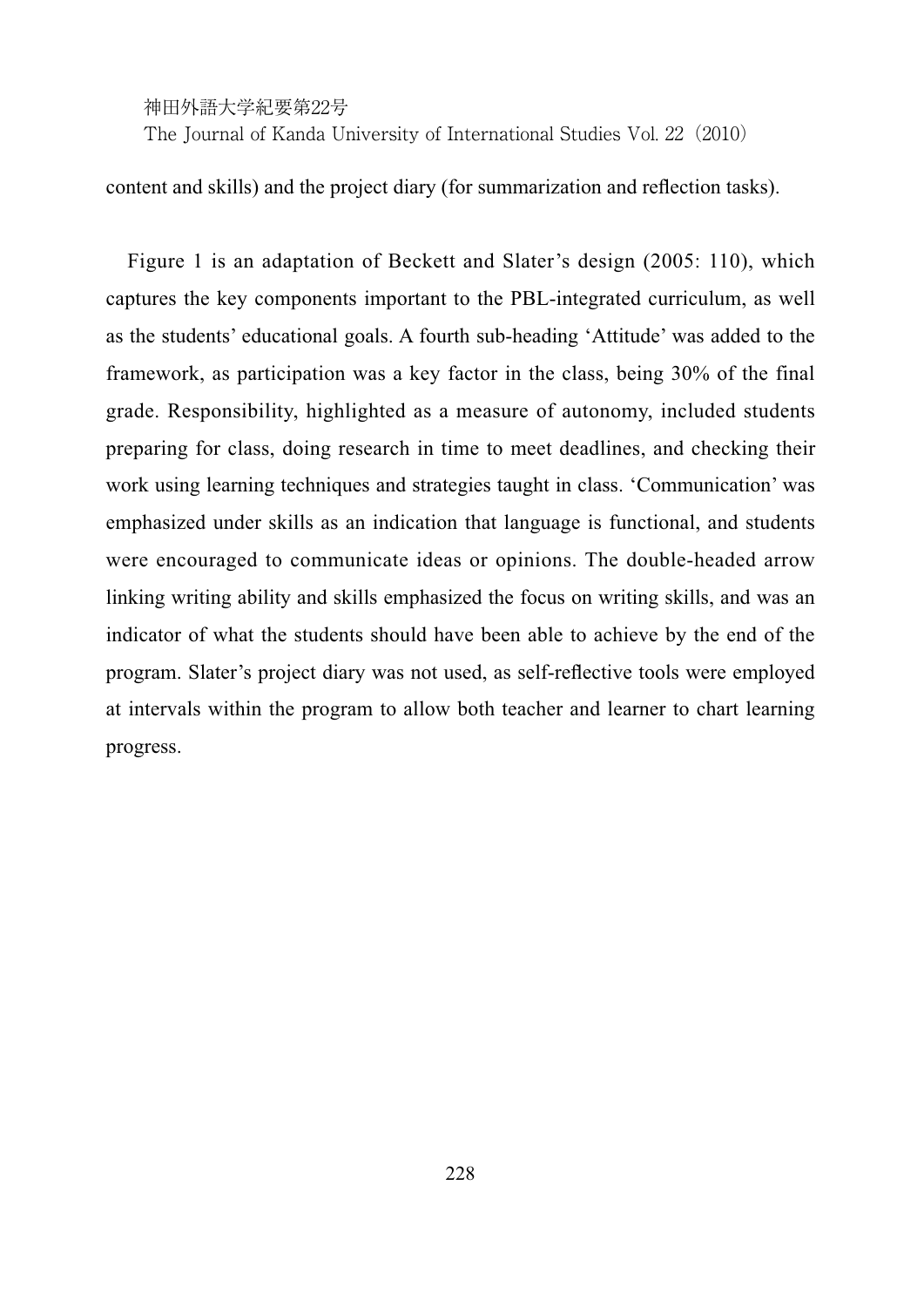

Figure 1: An adaptation of Beckett and Slater's Planning Graphic

# **Methodology**

In order to evaluate the effectiveness of fostering autonomy through PBL, the researcher employed qualitative research methods to facilitate discussion of attitude change. It was decided that a qualitative method was most appropriate, as it gave a detailed description of the unfolding events and it allowed the researcher to develop a theory from the bottom-up rather than from the top-down. This allowed a more flexible approach to the study. Data were collected mainly through pre- and post-PBL questionnaires, semi-structured interviews and observations through a teaching journal. The researcher, in the role of 'teacher-researcher,' was directly involved in all aspects of the research, from planning, design, implementation and evaluation.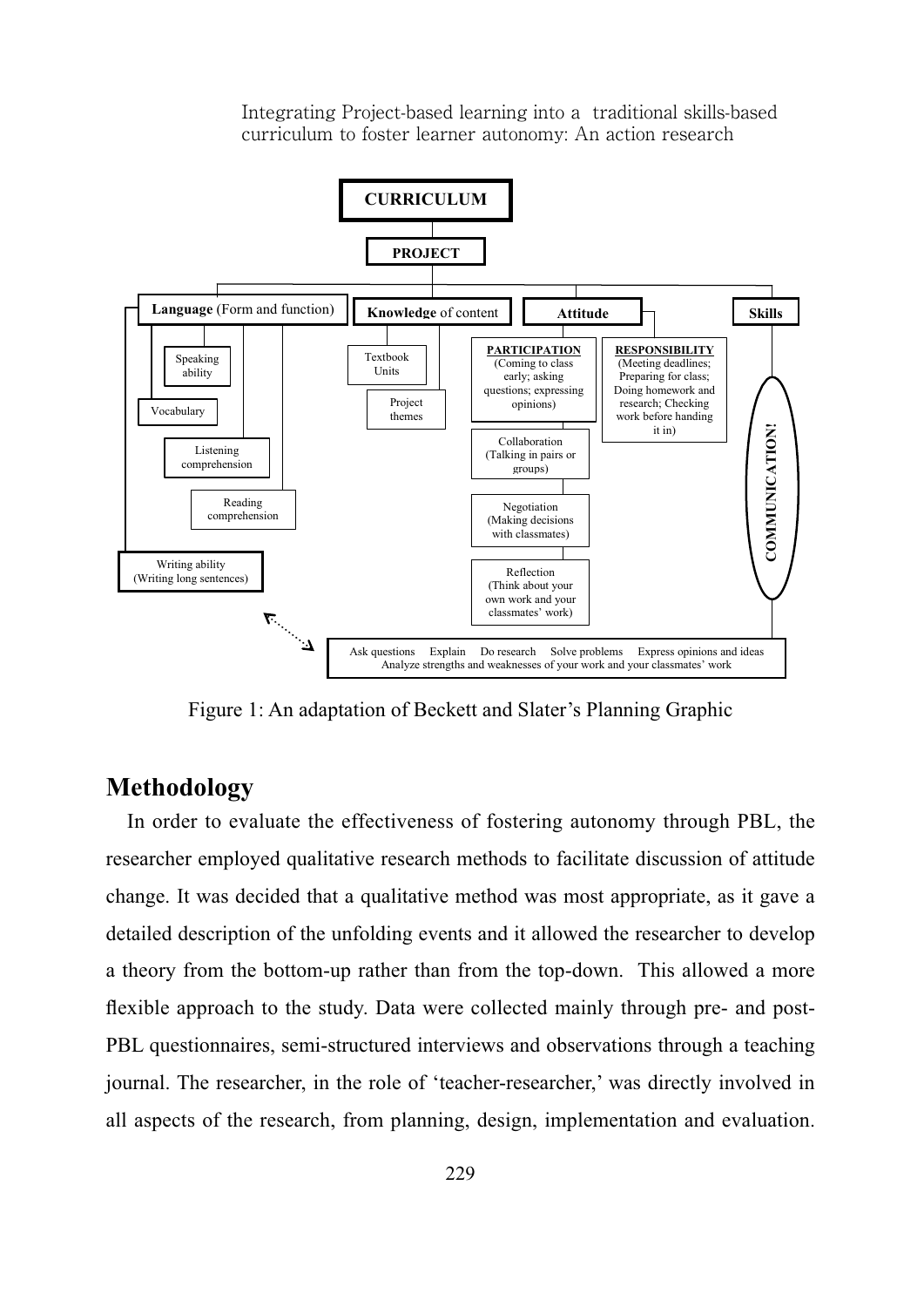神田外語大学紀要第22号 The Journal of Kanda University of International Studies Vol. 22 (2010)

This may have caused some subjectivity, which the researcher tried to minimize by employing various methods of data collection. Success in the exercise of autonomy was measured through observations made in the teaching journal as well as through informal interviews. Questionnaire data measured changes in learners' perception of language learning strategies, learners' own efficacy and the learners' view of the changing role of the teacher. Implicit in the course objectives was a focus on change in attitude on the part of the students.

#### *Pre- and Post-PBL Questionnaire*

As research has identified that learner beliefs and preferences are central to successful language learning and influence learner attitude, as well as their approach to language learning tasks (Tumposky, 1991, cited in Richards and Lockhart, 1996), much of the program was based upon monitoring these beliefs in preparation for learners to exercise autonomy. The questionnaire therefore became important to understand learners' changing beliefs over the course of the study. It was also seen as beneficial in maintaining a tight and direct link between the students' needs, course aims and materials, and what actually occurred in the classroom.

For this study, a five-point Likert scale was used, ranging from 1 (Strongly agree) to 5 (strongly disagree) and questions were written to complement the course objectives. This questionnaire, based on Cotterall's 1995 and 1999 research papers on learner readiness for autonomy, was divided into five areas: (1) Role of the student, (2) The classroom atmosphere (3) Study skills (4) Role of the teacher and  $(5)$ Assessment. The questionnaire was given in week 1, collected and analyzed, and a second, post-PBL questionnaire administered in week 14 compared findings. Codes 4 and 5 (agree/strongly agree) and codes 1 and 2 (disagree/strongly disagree) were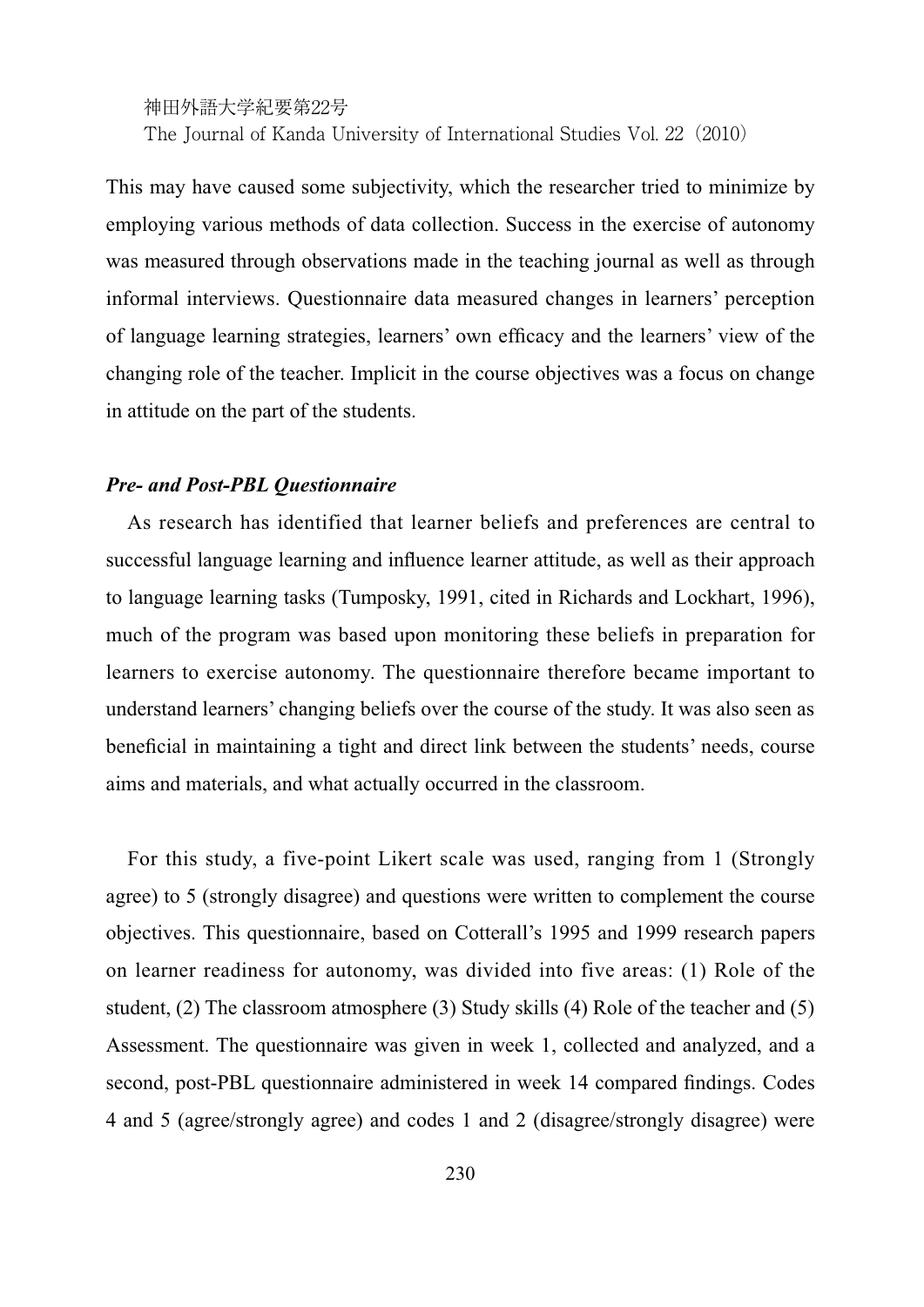tallied together to show clear opinions. Of the questionnaires administered, there was a 90 percent return rate. The results were made available in the form of a report for school administrators responsible for curriculum development and for other teachers interested in making changes in their classes. Most salient observations in the five areas are listed below.

### *Findings*

#### *1. Role of the student*

The pre-PBL questionnaire showed that students had a high dependency on teacher instruction (Question 1). Post-PBL, this high dependency remains, but there is a decrease of 12 percent (from  $78\%$  to  $66\%$ ) in students feeling the need for a teacher. They were generally unsure about their ability to be autonomous (Question 4) and after being introduced to PBL, a learning style completely foreign to them, they seemed even more uncertain. This however may have been due to how the program was implemented as opposed to an adequate reflection of the ability of PBL to foster autonomy. A little more than half of the students showed a willingness to take on more responsibility for their learning (Question 6). This saw little change in week 14. It was hoped that by allowing learners more choice in the learning process, which they seemed to have a preference for (Question 8:  $61\%$ ), they would embrace the new learning approach more readily and work more independently. However, for lower level students, having to make choices became difficult. This is reflected in the 4% decrease in 'agree' opinion from  $61\%$  to 57%. These learners found it easier to follow teacher direction. All in all, results revealed little change in learner beliefs about the role of the student. However, changes (particularly in Questions 1 and 4) indicate a greater awareness by the learners of their role in the learning process.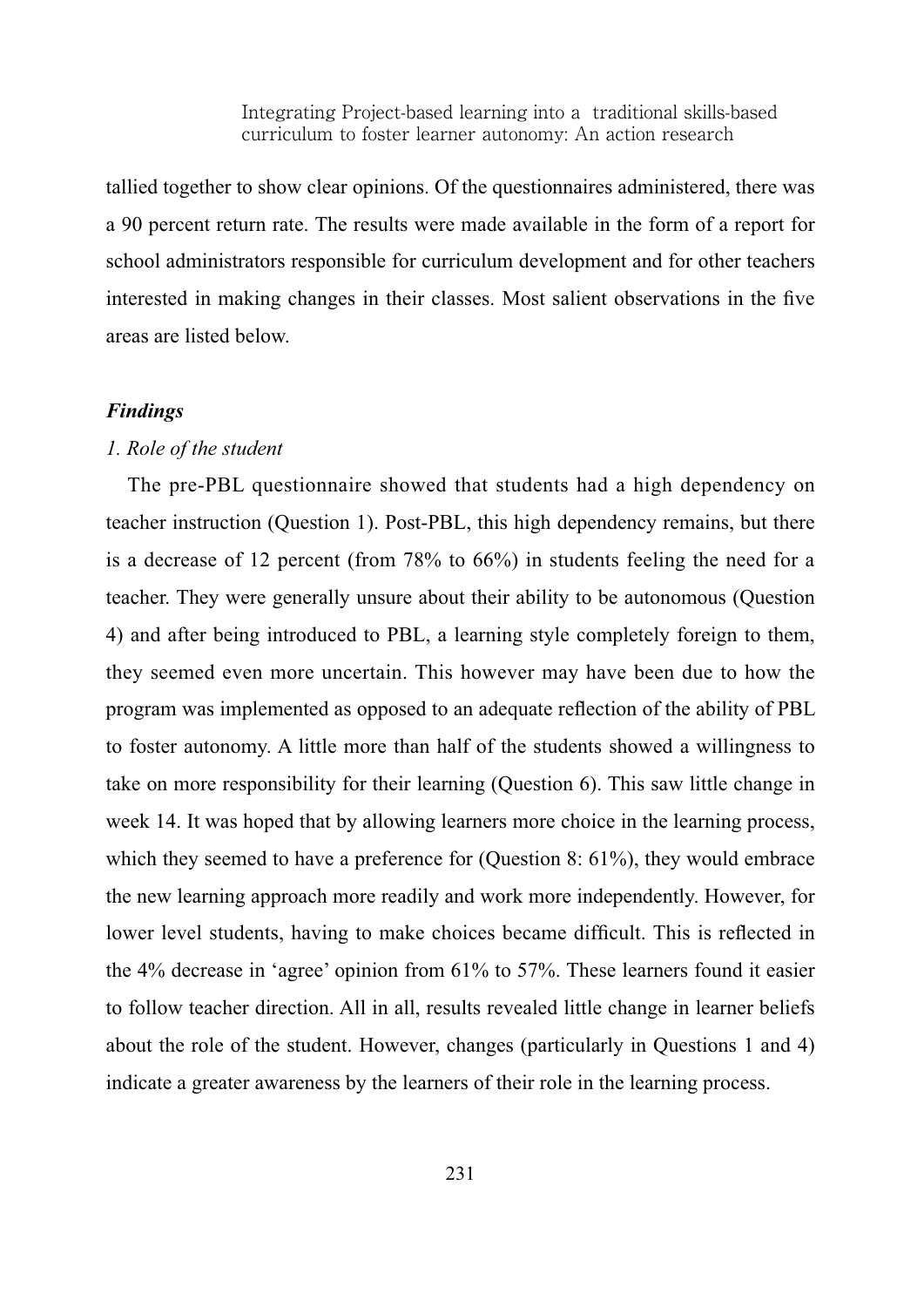The Journal of Kanda University of International Studies Vol. 22(2010)

| Role of the student                                                         | Week | $\frac{0}{0}$ |     |          |  |
|-----------------------------------------------------------------------------|------|---------------|-----|----------|--|
|                                                                             |      | Agree         | Mid | Disagree |  |
| 1. I think learning in the classroom with a teacher is<br>best.             |      | 78            | 16  |          |  |
|                                                                             | 14   | 66            | 28  |          |  |
| 4. I believe I have the ability to learn English<br>successfully by myself. |      | 35            | 36  | 29       |  |
|                                                                             | 14   | 28            | 45  | 27       |  |
| 6. I am willing to take responsibility for my own<br>learning.              |      | 55            | 35  | 11       |  |
|                                                                             | 14   | 53            | 36  | 11       |  |
| 8. I learn best when I can choose what I would like<br>to do.               |      | 61            | 30  | 9        |  |
|                                                                             | 14   | 57            | 31  |          |  |

Table 2: Role of the student

#### *2. The classroom atmosphere*

The most significant change in this section can be seen in students' preference for group work over individual work (Questions 13 and 18). Being given the choice of selecting their own group members (Question 18) was a motivating factor in helping students to become more autonomous, as was seen in the positive change in week 14. With regard to the integration of project work and textbook worksheets geared at maintaining accuracy (Question 16), there was a minimal increase, and results are comparable with question 15. In particular, there was a significant decrease in the numbers of those who disagreed between week 1 and week 14 in both questions 15 and 16. This indicates that having been exposed to an alternative style of teaching, learners were more accepting of a PBL approach.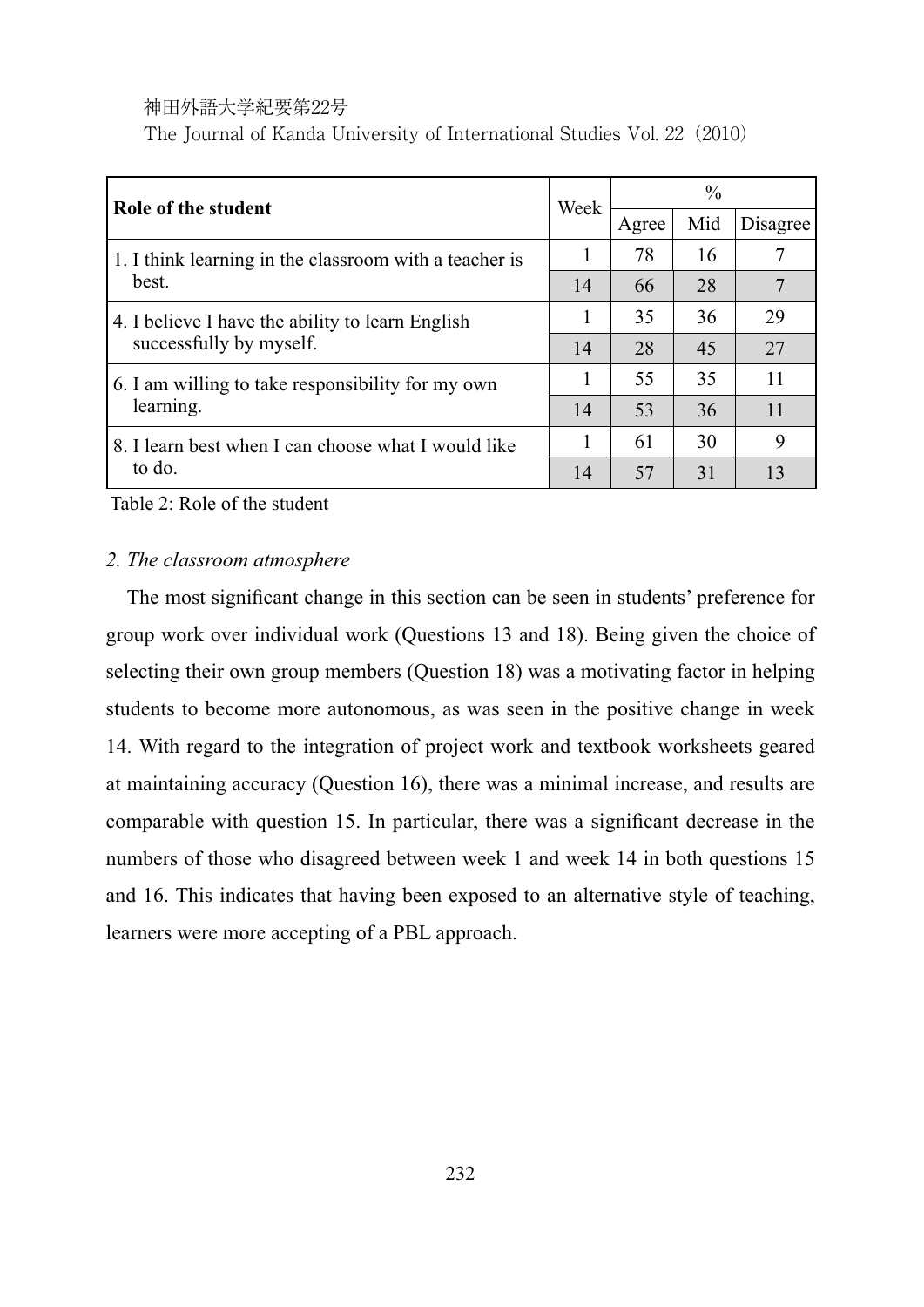| The classroom atmosphere                             | Week | $\frac{0}{0}$ |     |          |
|------------------------------------------------------|------|---------------|-----|----------|
|                                                      |      | Agree         | Mid | Disagree |
| 13. I learn best alone.                              |      | 26            | 44  | 30       |
|                                                      | 14   | 19            | 53  | 36       |
| 15. I learn best when doing projects.                |      | 30            | 39  | 31       |
|                                                      | 14   | 34            | 47  | 18       |
| 16. I prefer a class that uses both the textbook and |      | 35            | 37  | 27       |
| projects                                             | 14   | 38            | 44  | 18       |
| 18. I prefer to choose my own group.                 |      | 37            | 44  | 19       |
|                                                      | 14   | 50            | 35  | 15       |

Table 3: The classroom atmosphere

When cross-checking these results against comments made during the interviews, lower-level students expressed a preference for work that required them to think and do less, while higher-level students enjoyed the challenge of project work. Although at first glance, the increase in students interested in project work seems minimal, it shows that after one semester, learners are more aware of how they learn best and also that they have considered a different teaching methodology. Perhaps had the research been conducted over a longer duration, there would have been more significant changes in results.

#### *3. Study skills*

Students showed an awareness of the need to do more work outside of class to improve their language skills (Questions 19 and 20). This was revealed by significant increases post-PBL in Questions 19 (71% to 85%) and 20 (67% to 80%). This was encouraging for the researcher and was reflected in the extra work done by students. Question 24 showed an unfavorable decrease from  $28\%$  to  $7\%$  in the number of learners who used the student support center. This result however, is inconclusive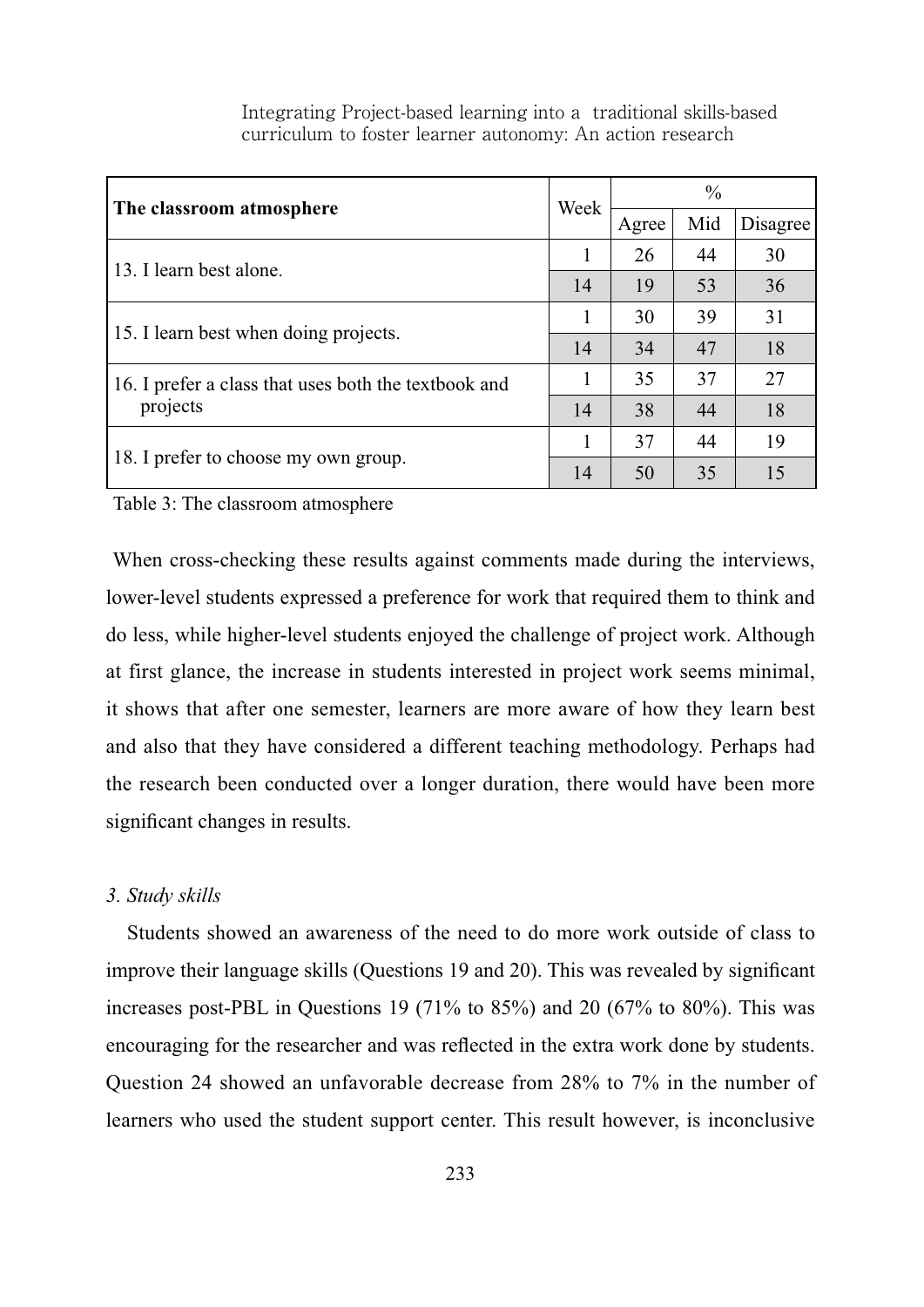# 神田外語大学紀要第22号 The Journal of Kanda University of International Studies Vol. 22(2010)

due to the wording of the question. A student raised the point while filling out the questionnaire if the computer lab could be included. Approximately 80% of all presentations were done using PowerPoint, and learners used the computer lab to do research. This is not adequately reflected in the results. During interviews, students spoke of meeting outside of class to work on projects, and students doing PowerPoint presentations were given permission to leave class and use the computer lab to complete preparation for their project. This is a good example of learners showing increased autonomy in their learning.

| <b>Study skills</b>                                                        | Week | $\frac{0}{0}$ |     |          |  |
|----------------------------------------------------------------------------|------|---------------|-----|----------|--|
|                                                                            |      | Agree         | Mid | Disagree |  |
| 19. I think it is important to study outside of class to<br>learn English. |      | 71            | 21  |          |  |
|                                                                            | 14   | 85            | 13  | 3        |  |
| 20. I believe I should find my own opportunities to<br>use the language.   |      | 67            | 26  |          |  |
|                                                                            | 14   | 80            | 16  |          |  |
| 24. I use the library/student support room to study<br>English             |      | 28            | 15  | 56       |  |
|                                                                            | 14   |               | 14  | 79       |  |

Table 4: Study Skills

### *4. Role of the teacher*

The changing role of the teacher was central to the research however results showed that students remained reliant on the teacher for direction for the duration of the course (Questions 28 and 29). There is however, a greater degree of learner autonomy seen in two instances (Questions 33 and 34) where students show more responsibility for their learning. Although the change was minimal (a  $6\%$  decrease in both cases), it shows an increased readiness for independent study. There seems to be some discrepancy between Questions 29 and Question 8 where a high percentage of students (Question 8:  $61\%$ ) said they prefer to choose what they want to do yet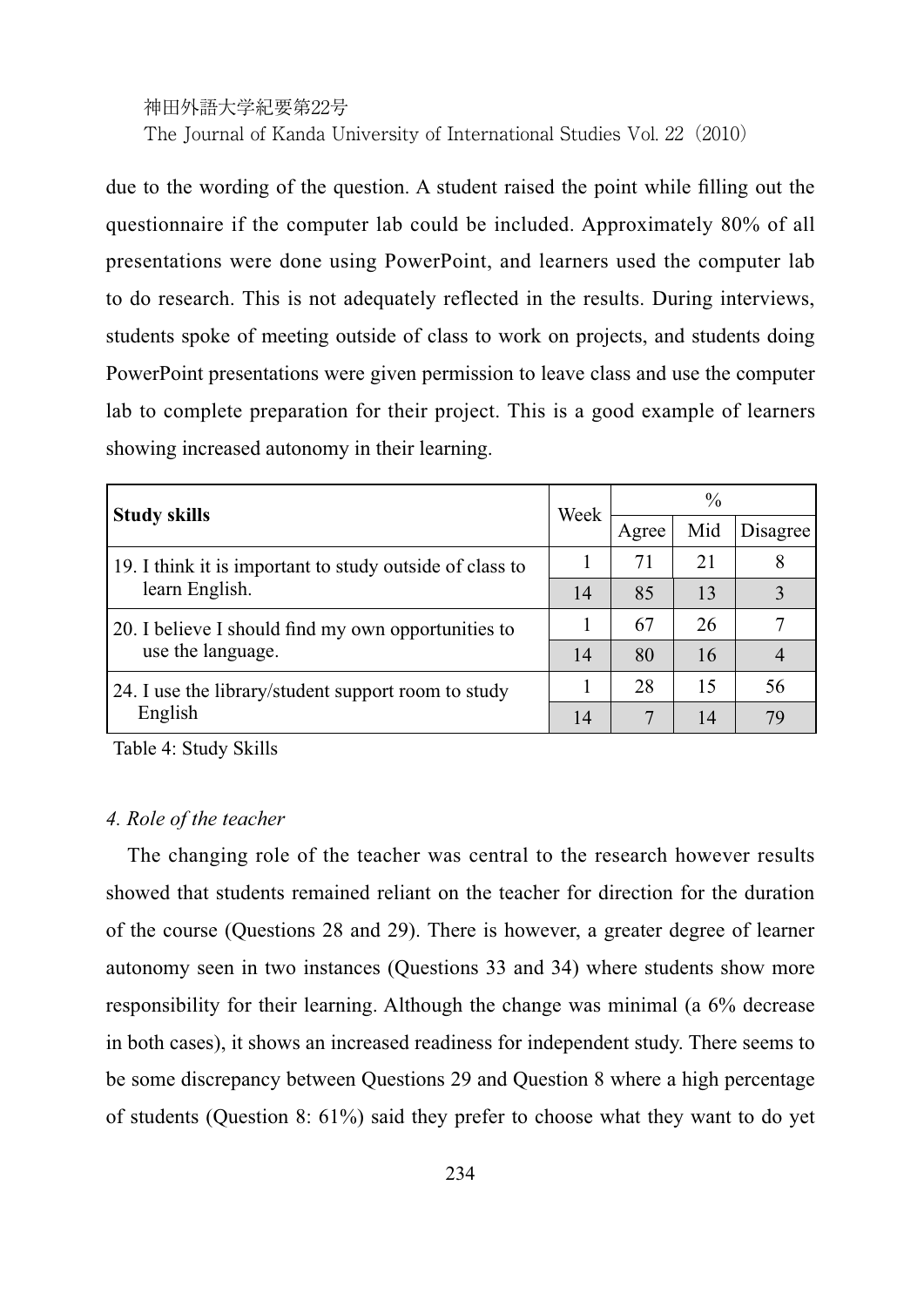in Question 29, 43% of students show that they are still reliant on the teacher to tell them what to do, even when presented with choices. However, this indicates to the researcher a *willingness* of the students to take on more responsibility for learning (See Dam, 1990) while acknowledging that they still required further assistance from the teacher. Thanasoulas (2000) reminds us, that in the promotion of autonomy in the classroom, the teacher should not become "redundant, abdicating his/her control over what is transpiring in the language learning process".

| Role of the teacher                                             | Week | $\frac{0}{0}$ |     |          |  |
|-----------------------------------------------------------------|------|---------------|-----|----------|--|
|                                                                 |      | Agree         | Mid | Disagree |  |
| 8. I learn best when I can choose what I would like<br>to do.   | 1    | 61            | 30  | 9        |  |
|                                                                 | 14   | 57            | 31  | 13       |  |
| 28. I think the teacher should set my learning goals<br>for me. |      | 35            | 46  | 18       |  |
|                                                                 | 14   | 36            | 44  | 20       |  |
| 29. I believe the teacher should tell me what to do.            |      | 43            | 43  | 14       |  |
|                                                                 | 14   | 42            | 42  | 16       |  |
| 33. The teacher should tell me when and where to                |      | 30            | 42  | 28       |  |
| practice English.                                               | 14   | 24            | 44  | 33       |  |
| 34. The teacher should decide how long I should                 |      | 31            | 43  | 26       |  |
| spend on an activity.                                           | 14   | 25            | 42  | 31       |  |

Table 5: Role of the teacher

### *5. Assessment*

With regard to assessment, students remained doubtful about how to assess their own work. They were given instruction and practice in how to assess themselves and their peers, and feedback was given throughout the first five weeks of the program. However, although students seemed to benefit from doing self-assessment worksheets (observation noted in the teaching journal and results of Question 36), they remained anxious and shy about assessing their peers' work and especially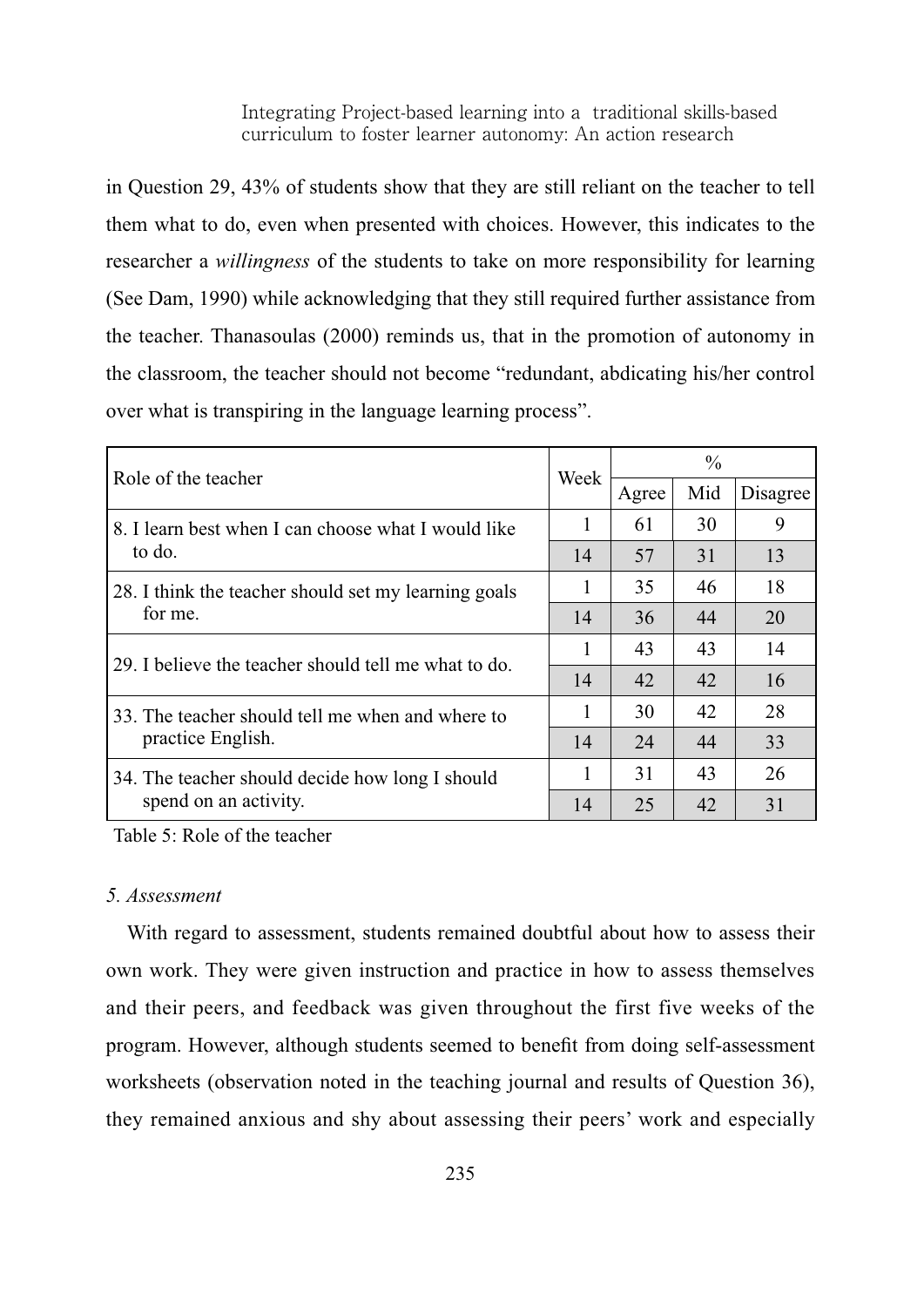# 神田外語大学紀要第22号 The Journal of Kanda University of International Studies Vol. 22 (2010)

in having their own work assessed by their peers. Post-PBL responses showed a significant increase where learners saw the benefits of peer-correction (Question 38: an increase from 50% to 63%), however, the majority remained anxious about having their own work assessed (Question 37: an increase from 57% to 63%). There was a better response to the self-assessment worksheets where students felt they had improved by looking for mistakes in their own work (Question 36: an increase from  $75\%$  to  $86\%$ ). Again, for the students, this result indicates a greater awareness in their language learning abilities.

| <b>Assessment</b>                                                     | Week | $\frac{0}{0}$ |     |          |  |
|-----------------------------------------------------------------------|------|---------------|-----|----------|--|
|                                                                       |      | Agree         | Mid | Disagree |  |
| 36. I think it is important to learn how to check my<br>own mistakes. |      | 75            | 17  | 8        |  |
|                                                                       | 14   | 86            | 11  |          |  |
| 37. I am nervous about other students checking my<br>work.            |      | 57            | 27  | 16       |  |
|                                                                       | 14   | 63            | 18  | 17       |  |
| 38. I think it is helpful to have my work checked by                  |      | 50            | 40  | 10       |  |
| other students.                                                       | 14   | 63            | 26  |          |  |

Table 6: Assessment

### *Semi-structured interview*

During weeks eight to twelve, at the height of the project work, the researcher conducted informal interviews with thirteen groups of students (totaling 46 students) across levels and majors. The aims of the interview were mainly to assess learning progress and to check if/how students were exercising autonomy. The interview, lasting about 15-20 minutes each, was conducted randomly across classes, and within groups of three or four students, as it was thought that this would help students to feel more confident about giving their opinions. A semi-structured interview technique was chosen as it was felt that this would give a true indication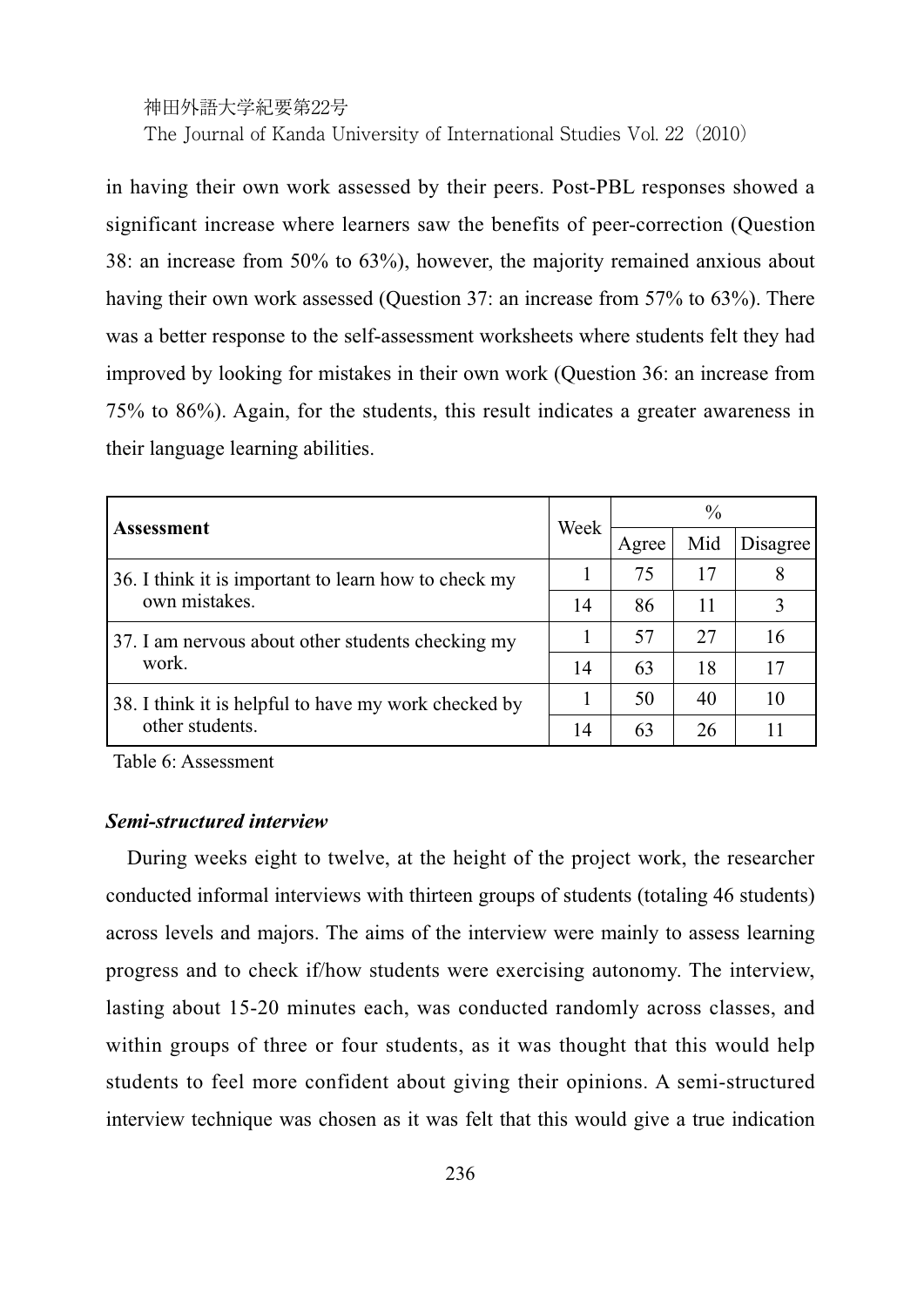of students' perception of the program as well as measure changes in autonomy. It also ensured more validity in the research as results could be triangulated against questionnaire data and teacher observations.

### *Student comments*

During interviews, learners provided the researcher with information about their beliefs in autonomy and perceptions of PBL. Salient points emerging from this interview are as follows:

### Negative comments

There were comments that the language level was a little too difficult during project work, as learners did not have the English skills necessary for negotiation, planning and discussion. During project work, they found it tiresome to have to make decisions about their own learning. Learners found worksheets easier to use as they provided more guidance, and they were viewed as more helpful for improving L2 ability. In addition, worksheets were reported to be easy to work with either individually or in a group. The researcher interpreted these comments as (1) an indication of the lower-level students' non-readiness toward autonomous learning and (2) the basis for incorporating more scaffolding into future PBL projects to help guide learners through the autonomy process. That is, through giving constant and realtime feedback to students, as well as spending more time in the planning stages of the project, students would have been able to work more effectively and more efficiently, especially with regard to time-management. For purposes of future research in the area of PBL, teachers should note that constant feedback is critical in helping students become aware of their strengths and weaknesses, thereby helping them to target specific areas for improvement. This is key to become self-directed learners.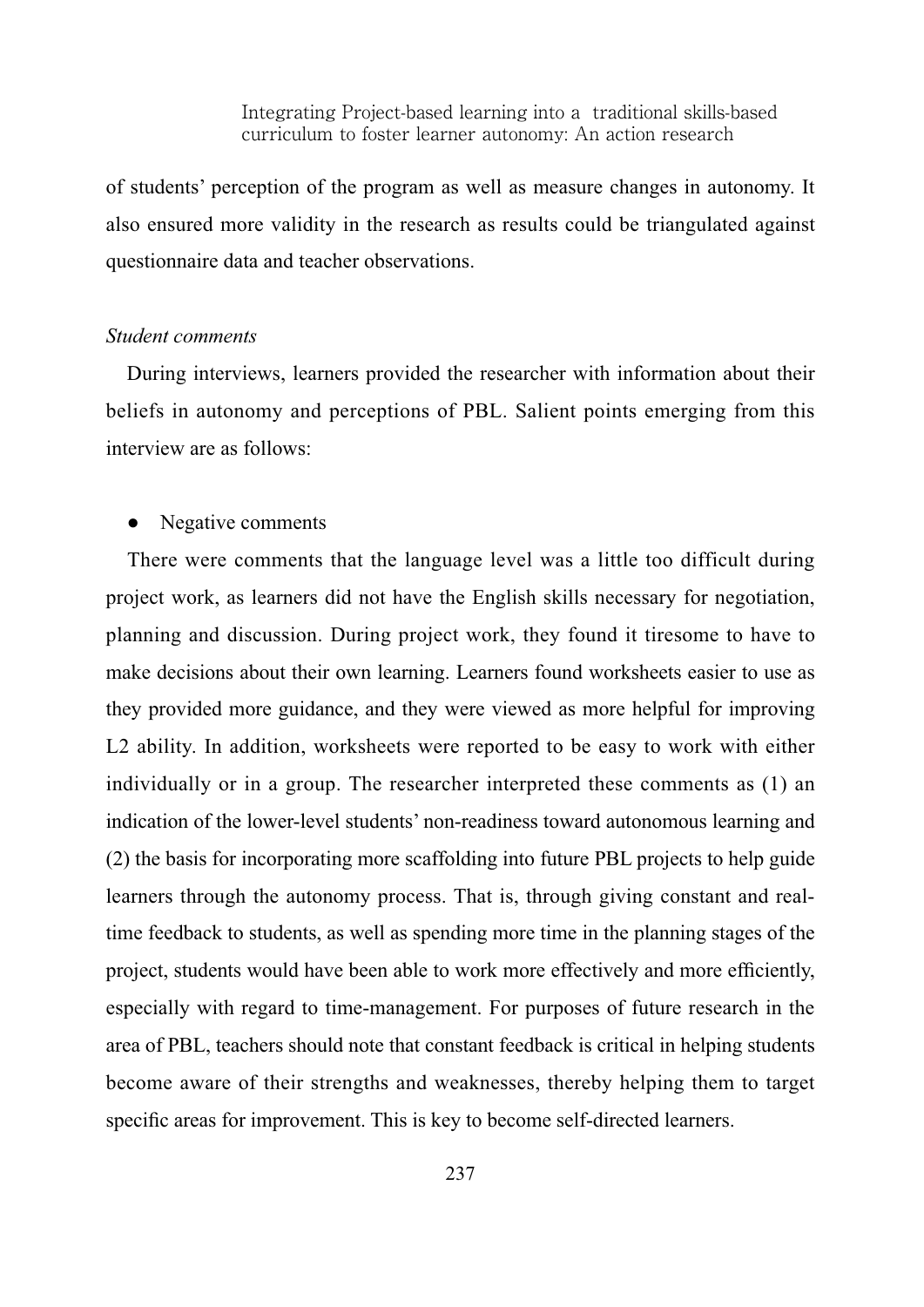The Journal of Kanda University of International Studies Vol. 22(2010)

Positive comments

Although some students expressed a wish to revert to textbook learning, there was an increase in students interested in learning only through projects. Interviews with mid- and higher-level learners revealed that they would be interested in doing a PBL elective course as they found it challenging and rewarding. They especially enjoyed being able to choose their own resources and do independent research. This was an indication that these learners were ready for independent study.

Overall results show that of the forty-six learners interviewed, 41% recommended that a PBL course be offered to freshman students. Mid-level learners generally recommended a mix of PBL and worksheets, and for the low-level learners, they commented that they learned little from either worksheets or projects, but if they had to make a choice, they would choose a 100% PBL course as it helped to keep them awake in class.

### *Teaching Journal*

Acts of autonomy were also examined through observations made in a teaching journal. Entries monitored learners' activities and helped ascertain whether they were becoming autonomous or not. Students were considered to have developed autonomously if they showed gains in any of the following areas: understanding of subject matter, positive changes in group problem-solving, work habits, amount of L2 used, choosing own topics for presentations, setting achievable goals, finding own research resources, and finally, learners negotiating and deciding on a group leader who then had the responsibility of assigning roles and responsibilities to other group members.

Observations noted in the journal were that student-student interaction was greater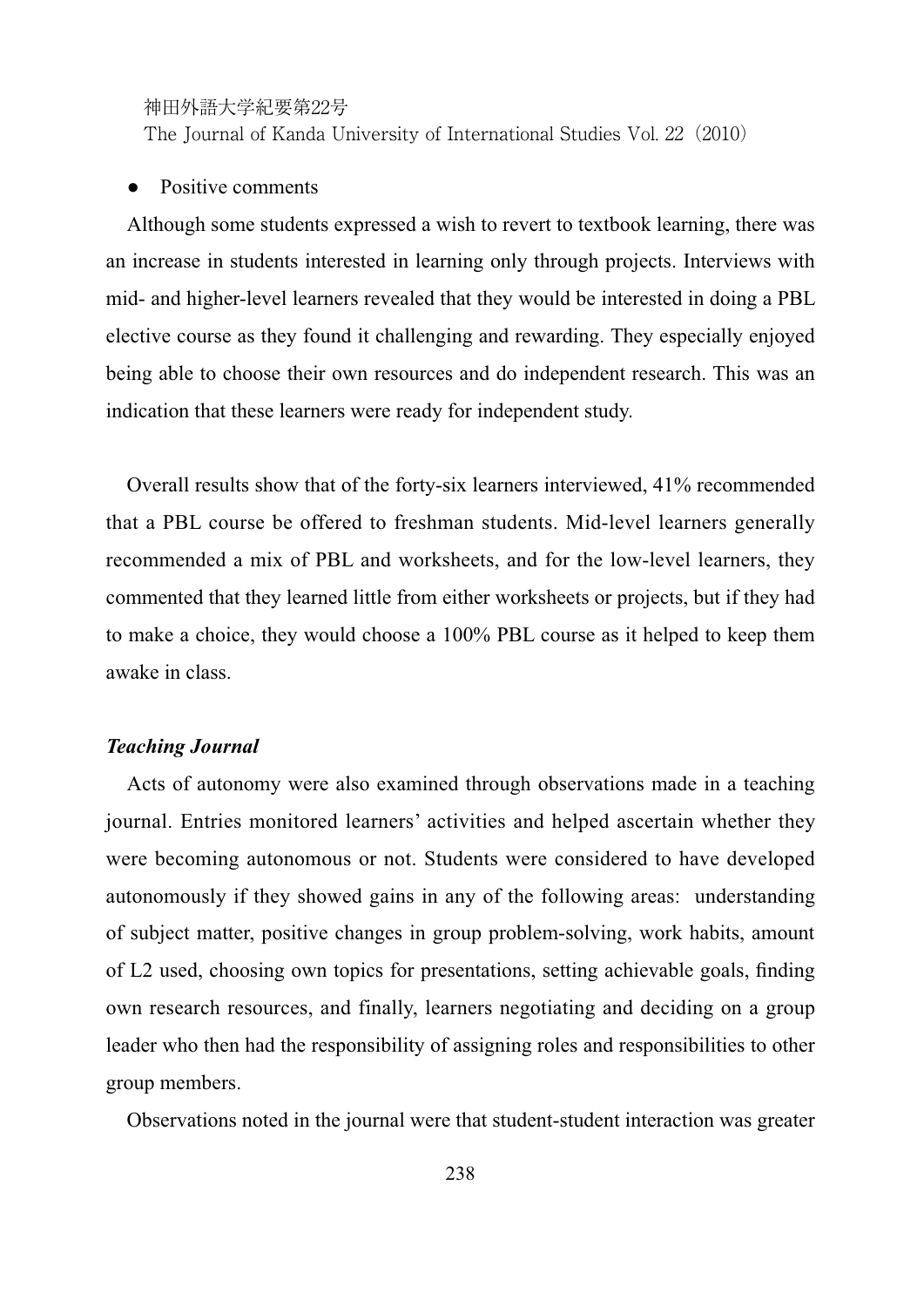and more active in the advanced classes, but the use of L2 became surprisingly low once given complete autonomy. Even students who were capable of communicating in their L2 reported that they found it easier to speak in their L1 when it came to problem solving and negotiation. For the researcher this negated the purpose of the project work, which aimed at helping students interact in English in an authentic manner. In the lower level classes and most of the intermediate-level classes, interaction was done almost completely in L1, except where students completed tasks requiring translation. In addition, there remained a general dependence on the teacher for direction and approval. This again raised the issue of how much guidance was needed for less competent learners. For the lowest level learners, they were excited about the concept of autonomy, not for the sake of their learning but rather, it meant the teacher not checking on them as much and giving them freedom to be idle during class time. However, success was evident in certain cases, such as highlevel students choosing challenging topics related to future life goals, which greatly improved research skills, vocabulary and writing ability. Another mark of success observed by the researcher, was that students across all levels and majors showed greater responsibility for their learning by selecting their own research topics without the teacher's input, deciding on their own groups and establishing daily and weekly work plans to achieve their goals.

### **Discussion**

### **Effectiveness of PBL to foster autonomy**

Although PBL literature argues the many benefits of promoting autonomy if promoted in a learner-centered environment, analysis of data from questionnaires, interviews, observation, and program evaluation showed that many students were not particularly enthusiastic about exercising autonomy and were willing to work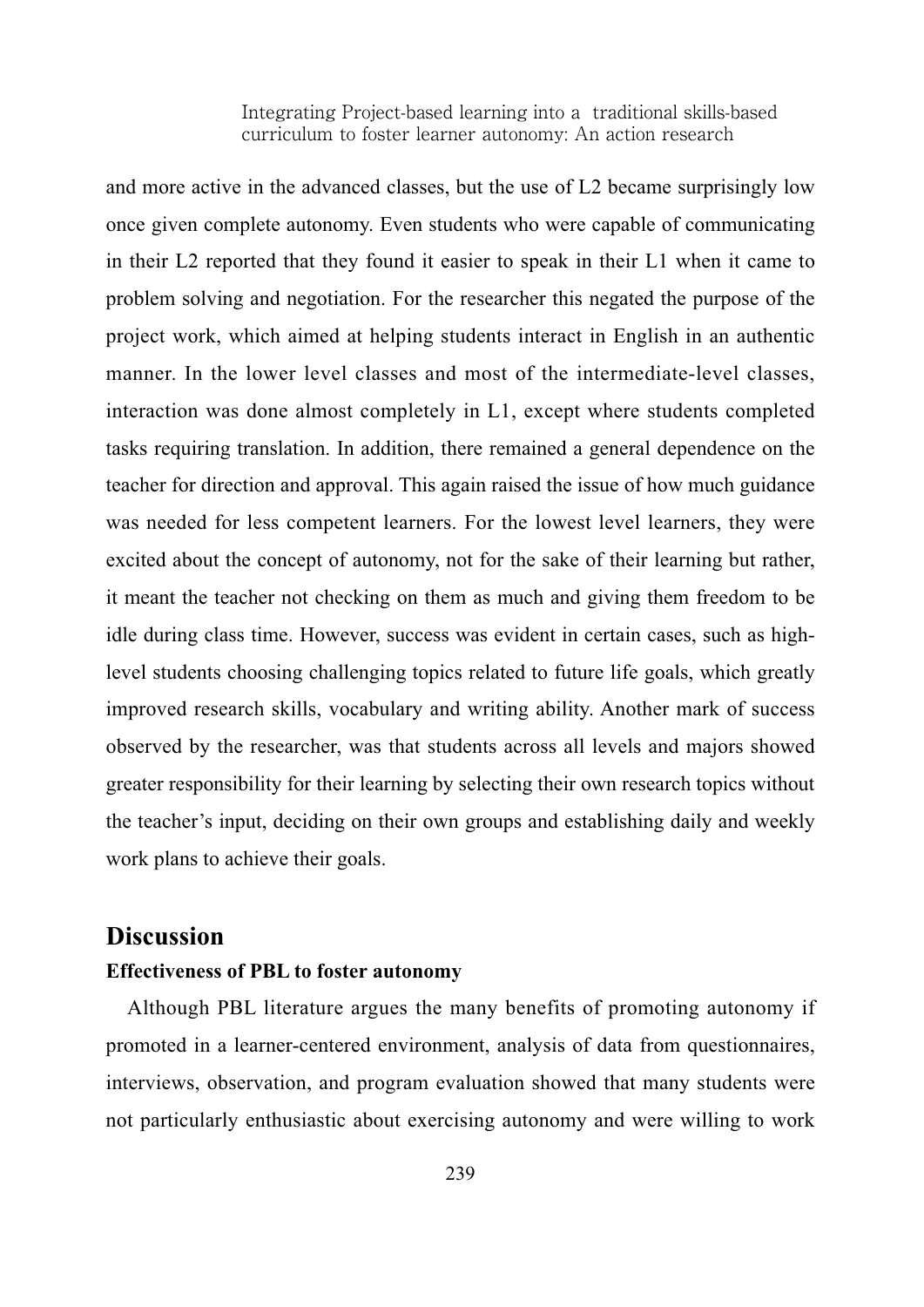The Journal of Kanda University of International Studies Vol. 22(2010)

at only a very minimal level for the class credit, even though given the choice to do more. These students were content to follow the guidelines of the teacher and the set curriculum, and showed little interest in further independent L2 study. Moreover, the lack of use of the L2 was a main concern, as students reported it easier and faster to do their discussions in their L1. For many students, the concept of autonomy was secondary to their goal of gaining a course credit. In addition, many preferred to be told what to do by the teacher and did not understand why the student should be responsible for making decisions. However, despite this somewhat lukewarm reception to autonomy, there were positive results. From the perspective of the researcher, it encouraged self-reflective teaching, and from the perspective of students, it helped to increase motivation and develop aspects of their learning such as research and writing skills and public speaking. Finally, from the perspective of the school, it made administrative staff more aware of an alternative teaching approach (and the problems inherent in solely adopting a PBL approach) when designing the new curriculum.

### *Limitations of the study*

Time constraint was the major hindrance in this study's attempt to understand the affect PBL had on autonomy, as to foster learner autonomy effectively there needed to be long-term and continuous effort among teachers and students. The observation period fell within only fifteen ninety-minute classes in the semester, but in order to objectively evaluate the overall effectiveness of PBL and observe a distinct improvement of the learners' attitudes and skills, more time and resources were required. Another limitation was that interviews were conducted in L2, which may have led to misinterpretations and discrepancies in meaning. Due to the researcher's basic knowledge of the students' L1 and the unavailability of ongoing help with translations, it was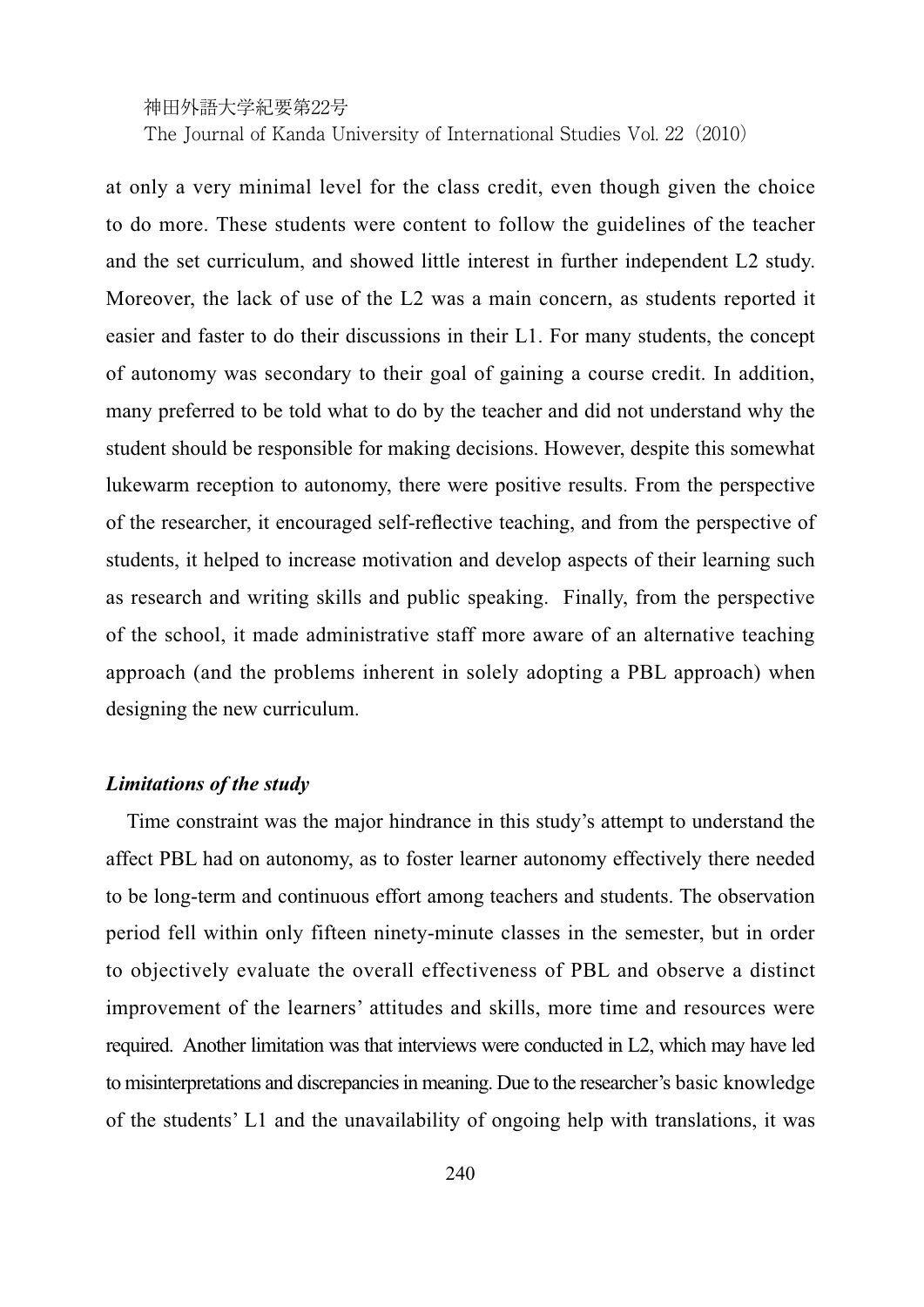impossible to check accuracy of all statements. For future studies in this area, it would be better to add external observers to examine the program, to translate where necessary and allow for more one-to-one sessions with students to permit wider comparisons of learners' readiness to exercise autonomy.

### **Practical Implications for further research**

PBL in the promotion of learner autonomy in the EFL classroom has become more widespread in Japan and although there have been clear steps in this direction, there still remains, in many cases, a disconnection between research and practice. First, there needs to be a more transparent method of identifying factors determining learner autonomy. By identifying these factors, we can better understand how to make improvements in future research. Although qualitative data was useful in understanding learners' perspectives, a method that uses more quantitative data and relies on statistics would make results more credible as the study could be easily duplicated. Another area of research worth looking into is a study on the role of autonomy in the cultural context. Many of the study participants found autonomy '*unnecessary*' and preferred relying on the teacher to provide knowledge. Autonomy, at this institution, was seen as largely a 'Western' concept, so with more training in this area, it is possible that teachers can help promote the idea of learner autonomy in the local context by gradually integrating project-based learning into English teaching curriculums or working with smaller, more advanced classes. This would provide valuable information for future research into PBL, and contribute greatly to teacher development.

#### **Concluding remarks**

In its present form, traditional institutions may prevent the use of a project-based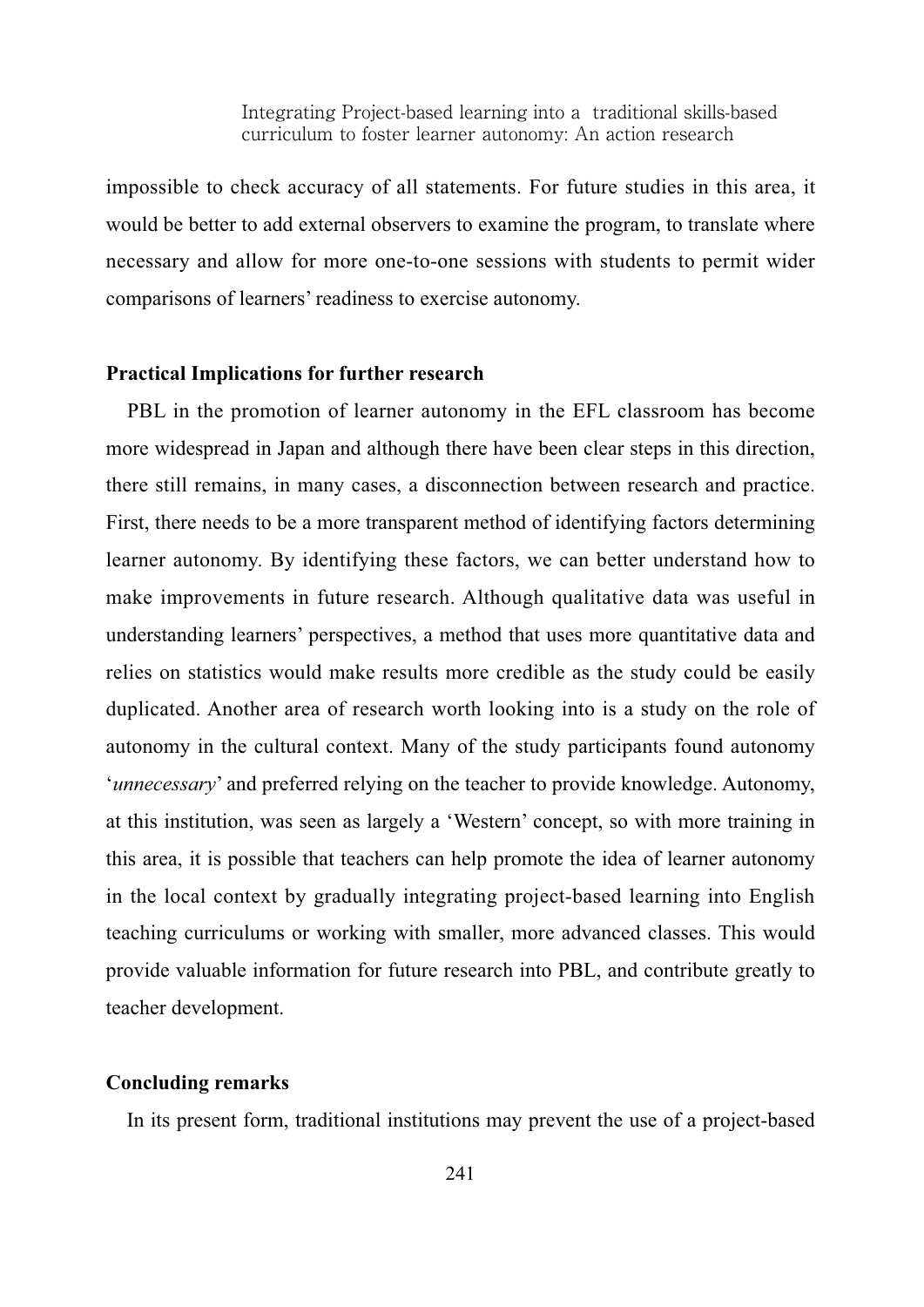The Journal of Kanda University of International Studies Vol. 22 (2010)

approach and curriculum or scheduling constraints may limit wider research into learner autonomy. As the first priority for students is to satisfy the requirements of the institution to gain credit, this usually limits how much effort is put into doing independent study, since this often requires doing additional work. For teachers, the need to constantly evaluate students based on the institution's guidelines may limit what they would like to do in the classroom. In the end, this results in students being possibly deprived of a project-based method to learning as well as the promotion of learner autonomy in the classroom, both approaches believed to have significant benefits for language learning. However, as integrating a PBL approach into the curriculum showed that it could achieve a balance between the 'quest for credit' and the desire to see learners practicing autonomous behavior, I conclude that PBL should possibly be the 'new paradigm shift' in EFL with autonomy being the guiding principle.

# **References**

- Beckett, G.H. (2005). Academic language and literacy socialization through projectbased instruction: ESL student perspectives and issues. Journal of Asian Pacific *Communication, 15*
- Beckett, G. H., & Slater, T. (2005). The project framework: A tool for language, content, and skills integration. *English Language Teaching Journal*, 59(2),  $108 - 116.$
- Beckett, G.H., & Miller, P. (Eds.) (2006). Project-based Second and Foreign *Language Education: Past, Present, and Future.* Connecticut: Information Age Publishing.
- Benson, P. (2001). *Teaching and researching autonomy in language learning*. New York: Longman.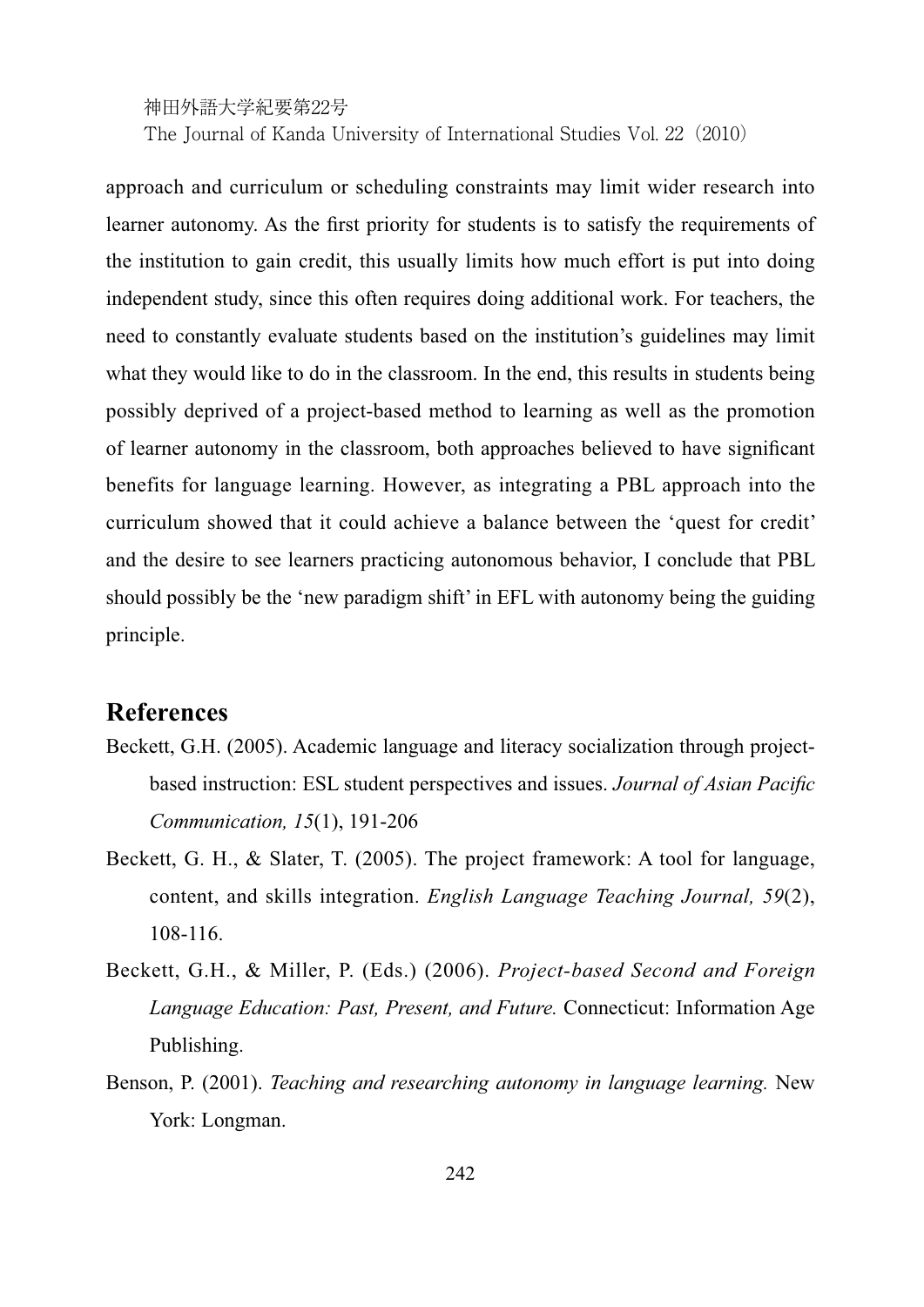- Cotterall, S. (1995a). Developing a course strategy for learner autonomy. *English Language Teaching Journal, 49*
- Cotterall, S. (1995b). Readiness for Autonomy: Investigating Learner Beliefs. *System,*
- Cotterall, S. (1999). Key variables in language learning: what do learners believe about them? *System, 27*
- Dahms, et al. (2007). The Educational Theory of Lev Semenovich Vygotsky (1896 -1934). Retrieved September 03, 2007 from

http://www.newfoundations.com/GALLERY/Vygotsky.html

- Dam, L. (1990). Learner Autonomy in Practice. In Gathercole, I. (Ed.). CILT (pp. 16-37). Great Britain: Bourne Press.
- Fried-Booth, D.L. (2002). *Project Work* (2<sup>nd</sup> ed.). New York: Oxford University Press.
- Hedge, T. (2000). *Teaching and Learning in the Language Classroom.* Oxford: Oxford University Press.
- Katz, L. G. (1994). The project approach. Retrieved August 20, 2007 from http://ceep.crc.uiuc.edu/eecearchive/digests/1994/lk-pro94.html
- Kobayashi, M. (2004). A sociocultural study of second language tasks: Activity, *agency and language socialization.* Unpublished doctoral dissertation. University of British Columbia, Vancouver.
- Lee, M., Li, B., & Lee, I. (1999). *Project work: Practical guidelines*. Hong Kong: Hong Kong Institute of Education.
- Little, D. (1991). Learner Autonomy 1: Definitions, Issues, and Problems. Dublin: Authentik.
- Richards, J., & Lockhart, C. (1996). Reflective teaching in second language *classrooms.* New York: Cambridge University Press.